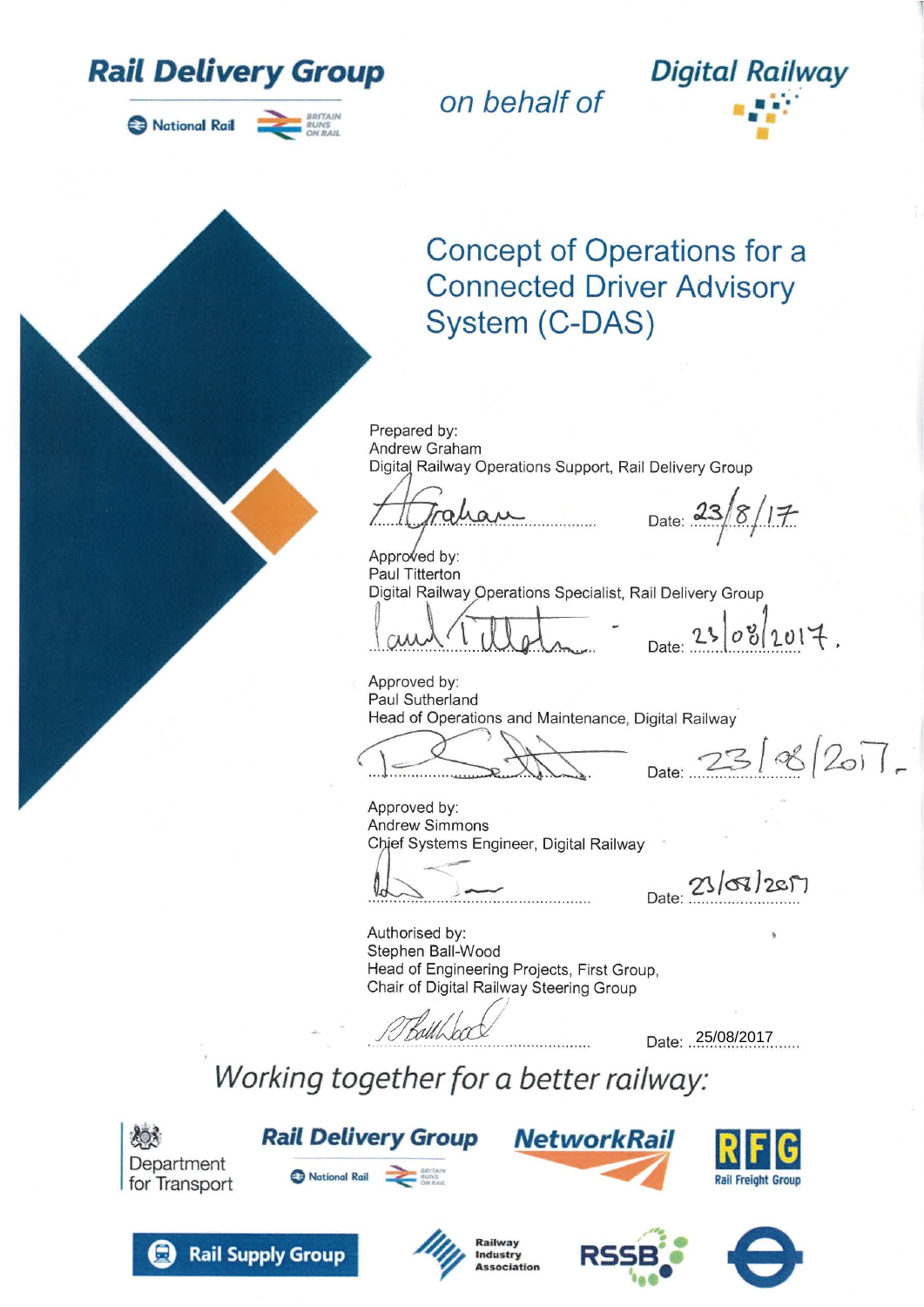## **Issue record**

**Rail Delivery Group Reference:** RDG-CONOPS/NTI/001

**Digital Railway Reference:** 153821-NWR-PLN-MPM-000001

**Document Owner:** Andrew Graham, Digital Railway Operations Support, Rail Delivery Group

**Feedback to be provided to:** [andrew.graham@raildeliverygroup.com](mailto:andrew.graham@raildeliverygroup.com)

| <b>Issue</b> | <b>Date</b>      | <b>Comments</b> |
|--------------|------------------|-----------------|
| One          | <b>July 2017</b> | First Issue     |

## **Reviewed by**

| <b>Reviewer</b>         | <b>Role</b>                                                          |
|-------------------------|----------------------------------------------------------------------|
| <b>Paul Titterton</b>   | Digital Railway Operations Specialist, RDG                           |
| <b>Rob Dutton</b>       | Command, Control and Signalling, Network Rail                        |
| <b>Esther Gershuny</b>  | Command, Control and Signalling, Network Rail                        |
| <b>Stuart McFarland</b> | Principal CCC Engineer, Railway Safety and Standards Board (RSSB)    |
| Mark Wardell            | Project Manager, Operations, First Group                             |
| <b>Neal Ducker</b>      | Deutsche Bahn                                                        |
| <b>Neil Gillies</b>     | <b>ERTMS Operations Development Project Manager, Virgin Trains</b>   |
| <b>Paul Harriss</b>     | Operations Specialist, Command, Control and Signalling, Network Rail |
| <b>Phil Barrett</b>     | New Technology Introduction Team Leader, RDG                         |
| <b>Justin Willett</b>   | Head of Operational Standards, South West Trains                     |
| Simon Peet              | <b>Principal Operations Development Specialist, RSSB</b>             |
| <b>Andrew Simmons</b>   | Chief Systems Engineer, Digital Railway                              |
| Andy Castledine         | Operations and Performance Director, Go-Ahead Group                  |
| <b>Mike Civil</b>       | Operational Standards Manager, South West Trains                     |
| David Nicholson         | Lead Systems Engineer, Digital Railway                               |
| Phil Harper-Smith       | Principal Engineer, Atkins Rail                                      |
| <b>Paul Sutherland</b>  | Head of Operations and Maintenance, Digital Railway                  |
| Michael Lane            | Operations Interface Manager, Digital Railway                        |
| Aidan McGrady           | Senior Engineer, Command, Control and Signalling, Network Rail       |
| <b>FOSG</b>             | <b>Freight Operations Steering Group</b>                             |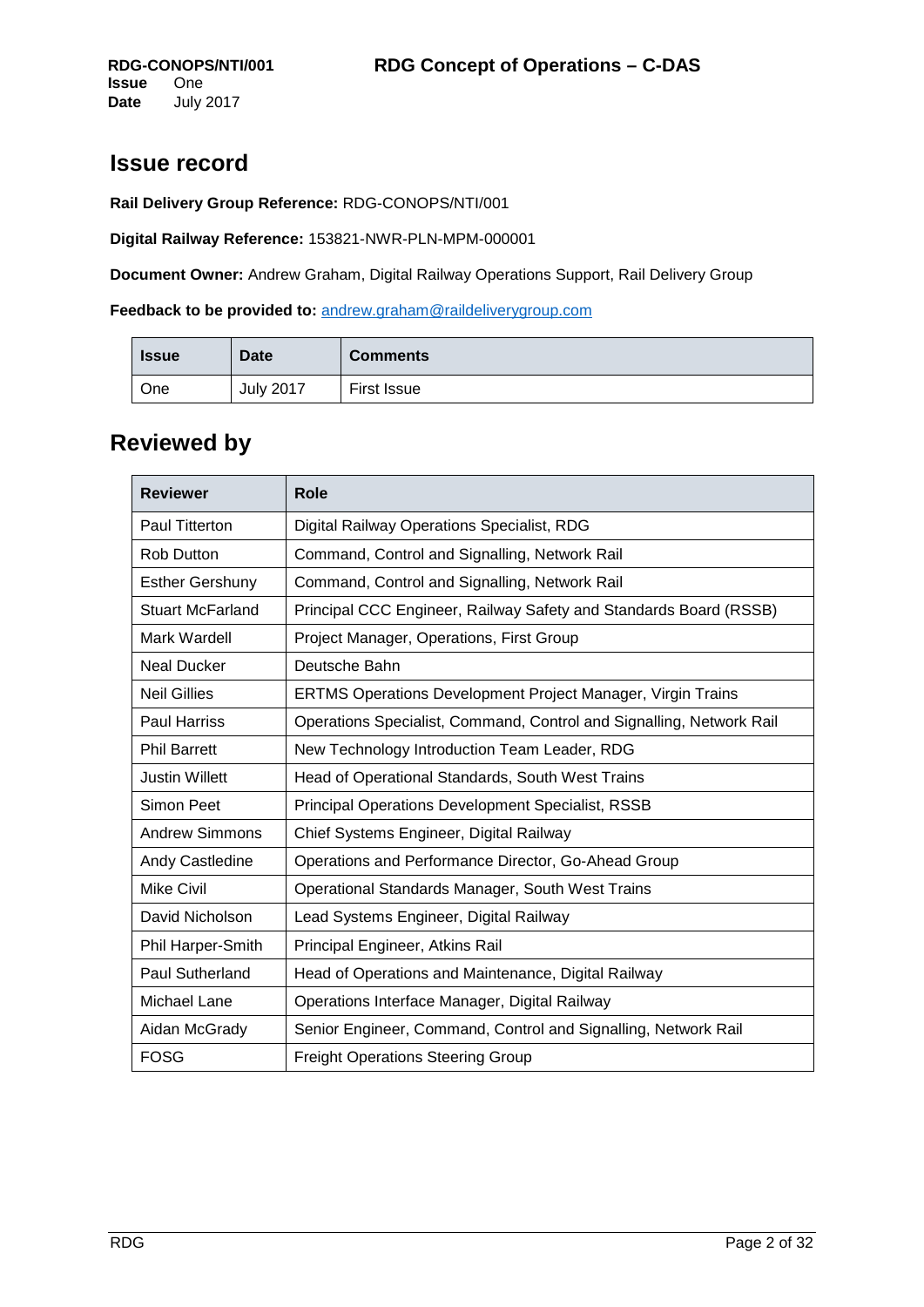## **Acknowledgements**

The Rail Delivery Group (RDG) gratefully acknowledge the joint work of the following people in the creation of this issue of the C-DAS concept of operations:

- Paul Titterton (Rail Delivery Group)
- Andrew Graham (Rail Delivery Group)
- Mark Wardell (First Group)
- Neal Ducker, on behalf of the Freight Operations Steering Group (Deutsche Bahn)
- Neil Gillies (Virgin Trains)
- Rob Dutton (Network Rail)
- Paul Harriss, on behalf of the Freight Operations Steering Group (Network Rail)

RDG would also like to extend particular thanks to the authors of the previous version of the C-DAS operational concept [RD9], from which major parts of this document are based - without their work, this version would not be as advanced as it is. Thanks also for their continued support in producing this document. The original authors were:

- Stuart McFarland (RSSB)
- Esther Gershuny (Network Rail)

The original authors also gratefully acknowledged the help of the following in preparing the previous versions of the document:

- Nick Thorley (Network Rail)
- Steve Price (Rail Delivery Group)
- Kevin Johnson (Freightliner)
- Andy Bundy (Freightliner)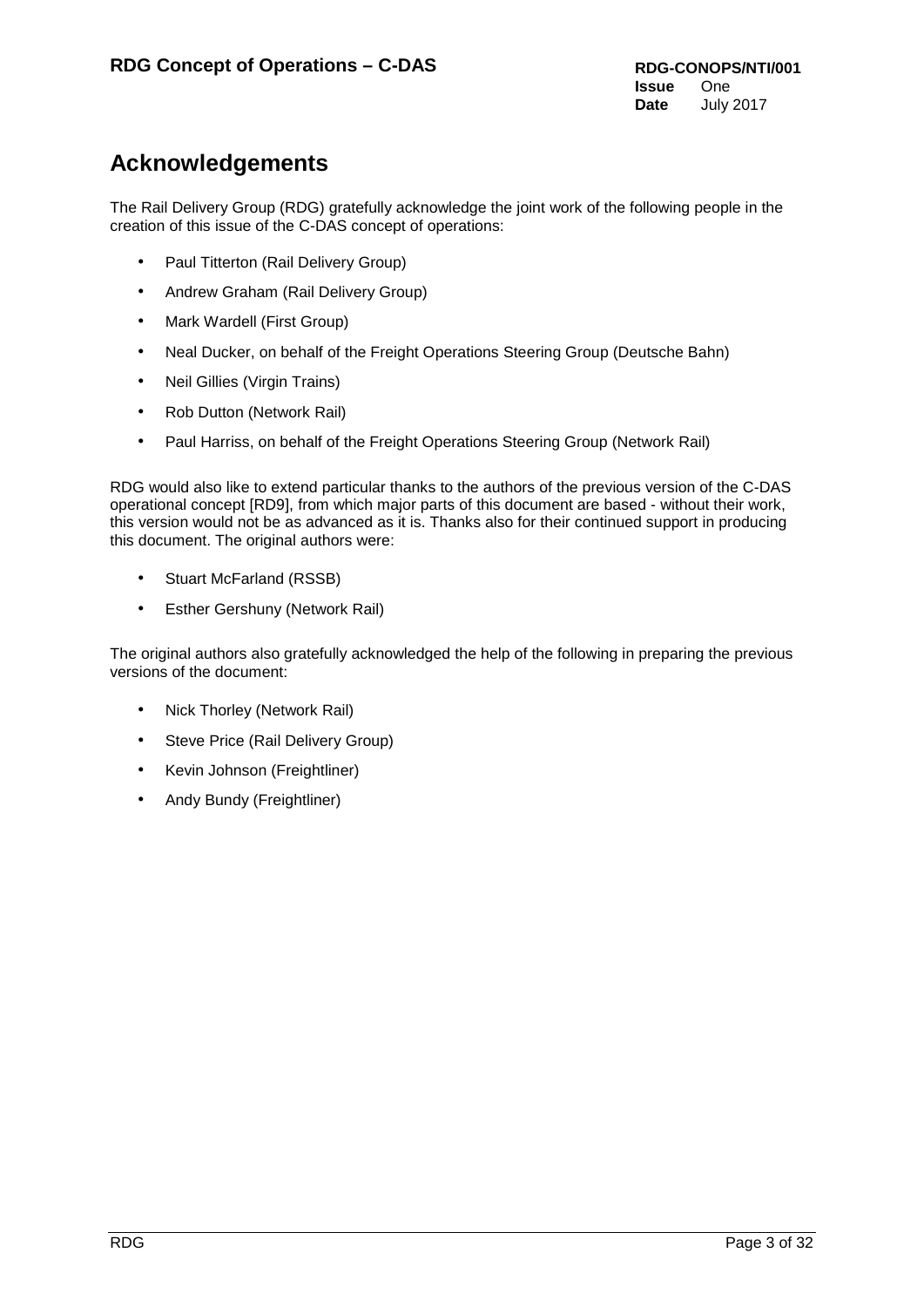## **Contents**

| 1            |                                                                                     |  |
|--------------|-------------------------------------------------------------------------------------|--|
| 1.1          |                                                                                     |  |
| 1.2          |                                                                                     |  |
| 1.3          |                                                                                     |  |
| $\mathbf{2}$ |                                                                                     |  |
| 2.1          |                                                                                     |  |
| 2.2          |                                                                                     |  |
| 2.3          |                                                                                     |  |
| 3            |                                                                                     |  |
| 3.1          |                                                                                     |  |
| 3.2          |                                                                                     |  |
| 4            |                                                                                     |  |
| 4.1          |                                                                                     |  |
| 4.2          |                                                                                     |  |
| 4.3          |                                                                                     |  |
| 5            |                                                                                     |  |
| 5.1          |                                                                                     |  |
| 5.2          | Conceptual operation of C-DAS from the perspective of traffic management systems 22 |  |
| 6            |                                                                                     |  |
| 6.1          |                                                                                     |  |
| 6.2          |                                                                                     |  |
| 6.3          |                                                                                     |  |
| 7            |                                                                                     |  |
| 7.1          |                                                                                     |  |
| 7.2          |                                                                                     |  |
| 8            |                                                                                     |  |
| 8.1          |                                                                                     |  |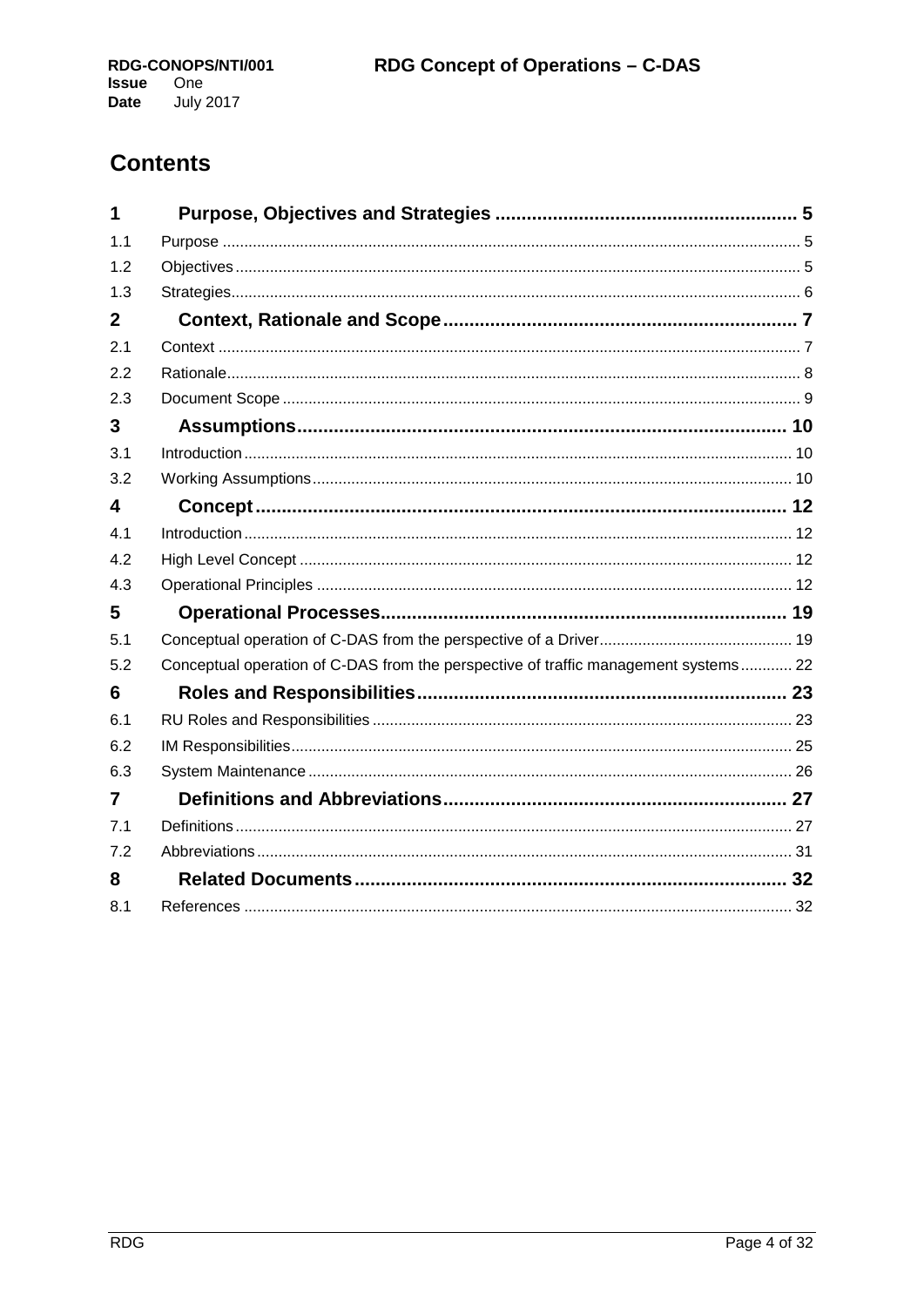## <span id="page-4-0"></span>**1 Purpose, Objectives and Strategies**

## <span id="page-4-1"></span>**1.1 Purpose**

- 1.1.1 The purpose of this document is to provide a high-level description of the operation of a Connected Driver Advisory System (C-DAS) within the GB Mainline Railway. It provides the industry and supply chain with a view of the operational concept of a C-DAS from the perspective of its users and how they interface with it, with a view to inform further development of a system requirement specification.
- 1.1.2 This document is designed to:
	- a) identify the potential users of the system,
	- b) clearly identify the operational environment that it concerns,
	- c) describe the operational activities involved,
	- d) consider degraded and emergency operation as well as normal modes of operation, and,
	- e) support consistency between different suppliers' products.
- 1.1.3 As a Concept of Operation, this document does not attempt to provide solutions or specify: system, operational or technical requirements.
- 1.1.4 The document supports the development of the interface between the Infrastructure Manager (IM) and Railway Undertaking (RU).

## <span id="page-4-2"></span>**1.2 Objectives**

- 1.2.1 This document will assist stakeholders in developing an understanding of how C-DAS will affect them by providing:
	- a) a common vision of C-DAS operation in GB for passenger and freight operation,
	- b) a high level description of the system boundary and interfaces including system users and other affected roles and systems,
	- c) a description of the types of information presented to users of the system,
	- d) a system overview for developers, operators and maintainers of C-DAS,
	- e) an input to the development of C-DAS requirements,
	- f) contextual information for the potential supplier(s) of C-DAS,
	- g) maximum flexibility in supporting RUs' operational requirements,
	- h) information relevant to (but not limited to) the following:
		- i) The Infrastructure Manager (IM),
		- ii) Railway Undertakings (RU), i.e. passenger train operating companies (TOCs) and Freight Operating Companies (FOCs),
		- iii) Rail Safety and Standards Board (RSSB),
		- iv) Rail Delivery Group (RDG),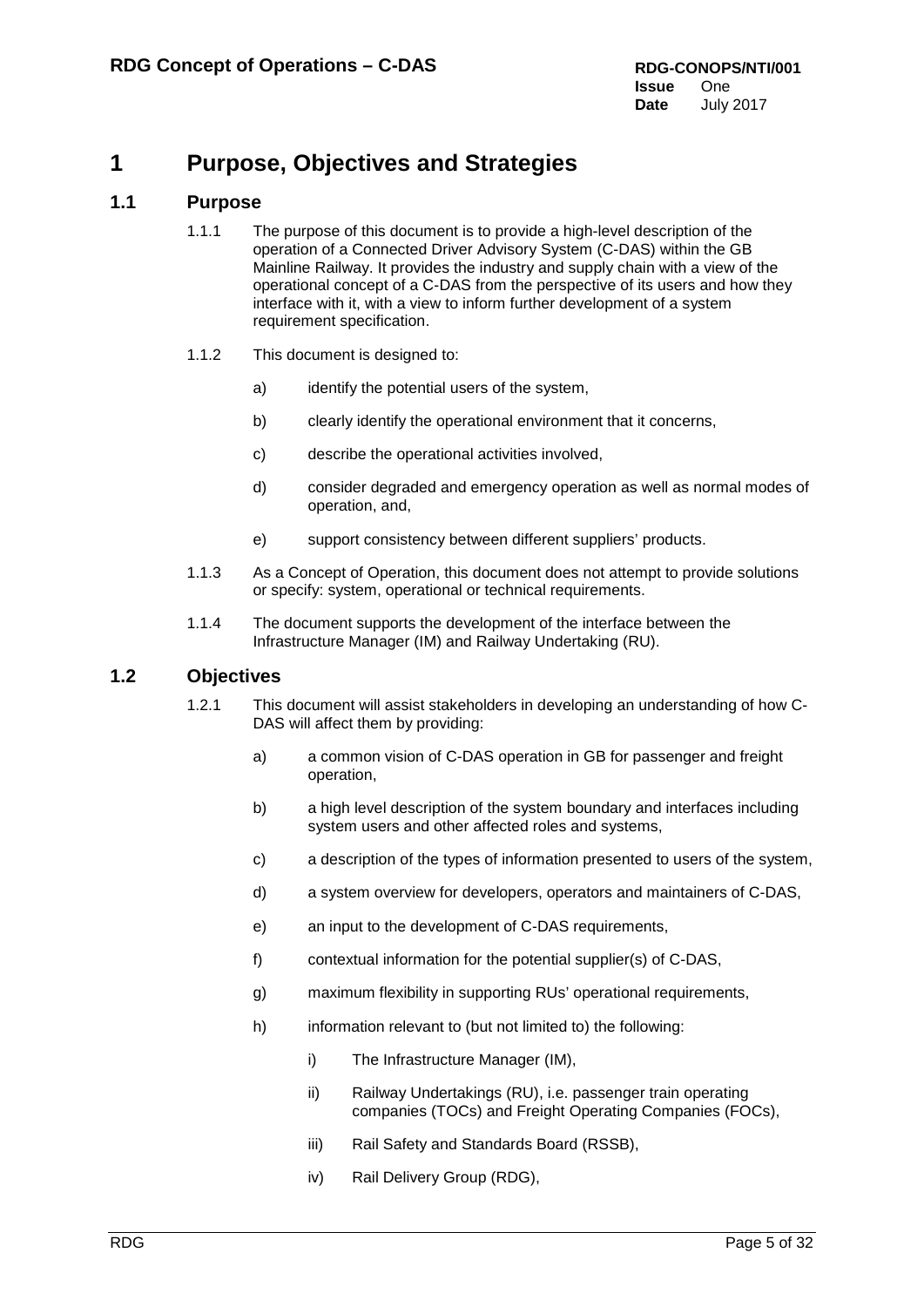- v) Digital Railway Programme (DRP),
- vi) Maintenance organisations for traction and rolling stock and infrastructure,
- vii) System/equipment suppliers and integrators,
- viii) Department for Transport (DfT),
- ix) Office of Rail and Road (ORR), and,
- x) Rolling Stock leasing Companies (RoSCos) and other vehicle owners.
- 1.2.2 Although the content of the document is not in itself mandatory, it can be used to inform Railway Group Standards and other specifications.

## <span id="page-5-0"></span>**1.3 Strategies**

- 1.3.1 C-DAS development involves input from stakeholders to consider the operational environment in which it functions to thereby develop this concept document and its supporting requirements and specifications. Work streams may include support from technical, operational and commercial resources to develop the technology and requirements to support an implementation project. This work can include:
	- a) Operational Workshops,
	- b) Hazard Analysis,
	- c) Human Factors Reviews.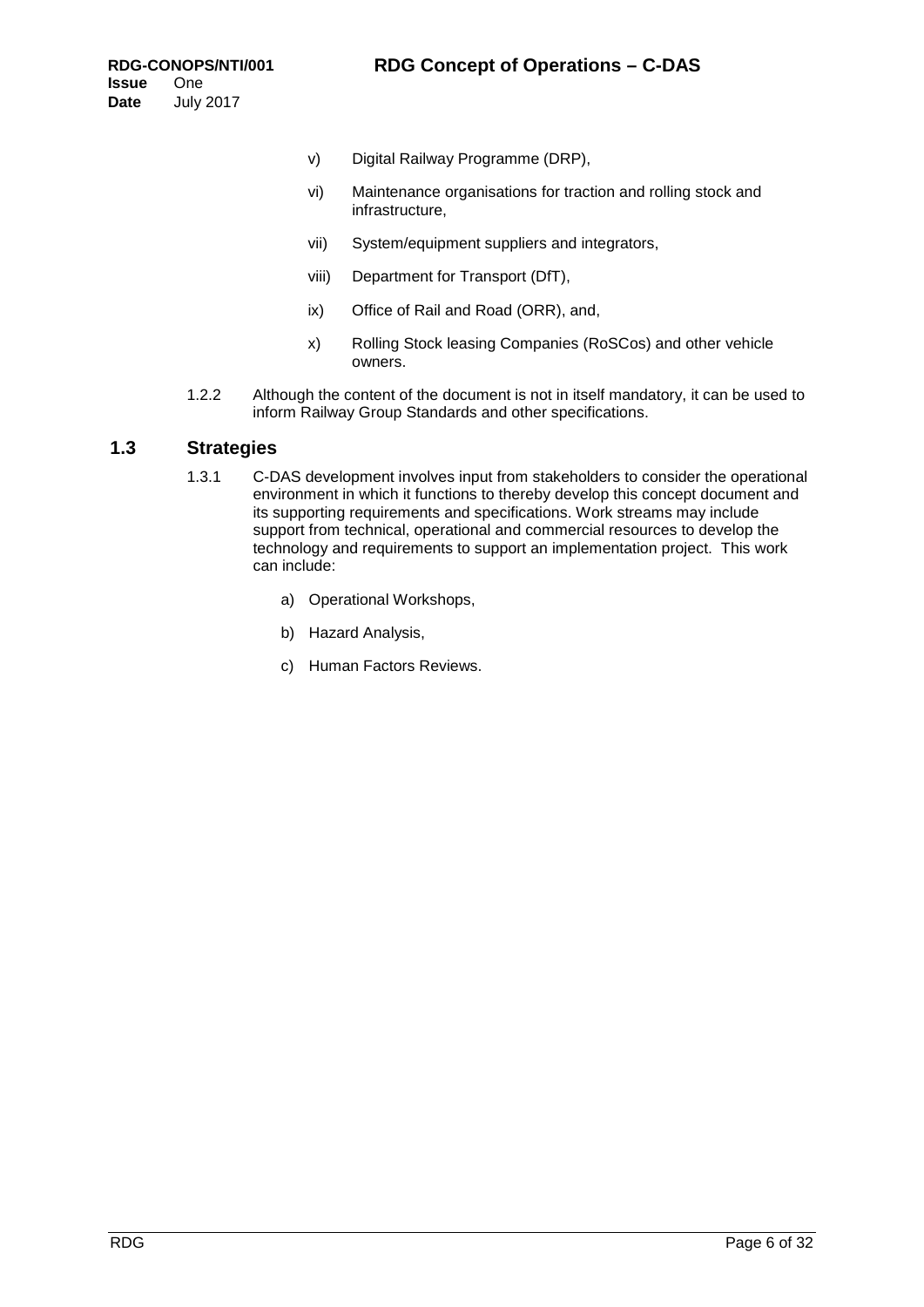## <span id="page-6-0"></span>**2 Context, Rationale and Scope**

## <span id="page-6-1"></span>**2.1 Context**

- 2.1.1 The creation of a concept of operation document is part of the GB rail industry's plan for the implementation of a Connected Driver Advisory System (C-DAS).
- 2.1.2 Driver Advisory Systems (DAS) are already in use on the GB network and it is important to identify the differences between the systems and how a connected system differs from the others. Below is a list of the three major types of DAS.

**Standalone DAS (S-DAS):** a driver advisory system which has all data downloaded to the train at or prior to journey start.

**Networked DAS (N-DAS):** a driver advisory system that is capable of communicating with one or more RU control systems, enabling provision of data to the train, including updates for schedule or routing information, although these are generally not in near real time.

**Connected DAS (C-DAS):** a driver advisory system with a communications link to external control systems in each controlled area in which the train operates – this is most likely a traffic management system. This enables the provision of schedule, routing and speed restriction updates to trains in near real time, and also receipt of information from trains to these systems to improve regulation decisions. In an uncontrolled area, C-DAS operates with initial data (as per S-DAS), or with the most recent updates received from external systems or from RU-managed system(s) (as per N-DAS).

- 2.1.3 In 2009 / 2010, an initial project was led by First Group who trialled S-DAS on First Hull Trains. By May 2012, the system was fitted to the entire First Hull Trains fleet of class 180s as well as 119 HST powercars (class 43) for First Great Western (now Great Western Railway, GWR). Similar DAS systems (S-DAS and N-DAS), albeit some from different manufacturers, are also in use or have been trialled across: South West Trains (now South Western Railway), Arriva Cross Country and Chiltern Railways, for example.
- 2.1.4 In 2014, three 'proof of concept' trials for C-DAS were undertaken.
	- i. The first was a "saloon trial" involving a system from TTG in a MkIII HST carriage running between Paddington and Bristol and back. This tested communications between an operational train and a remote, off-train server.
	- ii. The second trial was a computer "simulation trial" developed by Cubris (the supplier for South West Trains' DAS), which demonstrated the differences between S-DAS and C-DAS performance for a number of scenarios. This was demonstrated at a cross-industry workshop in June 2014.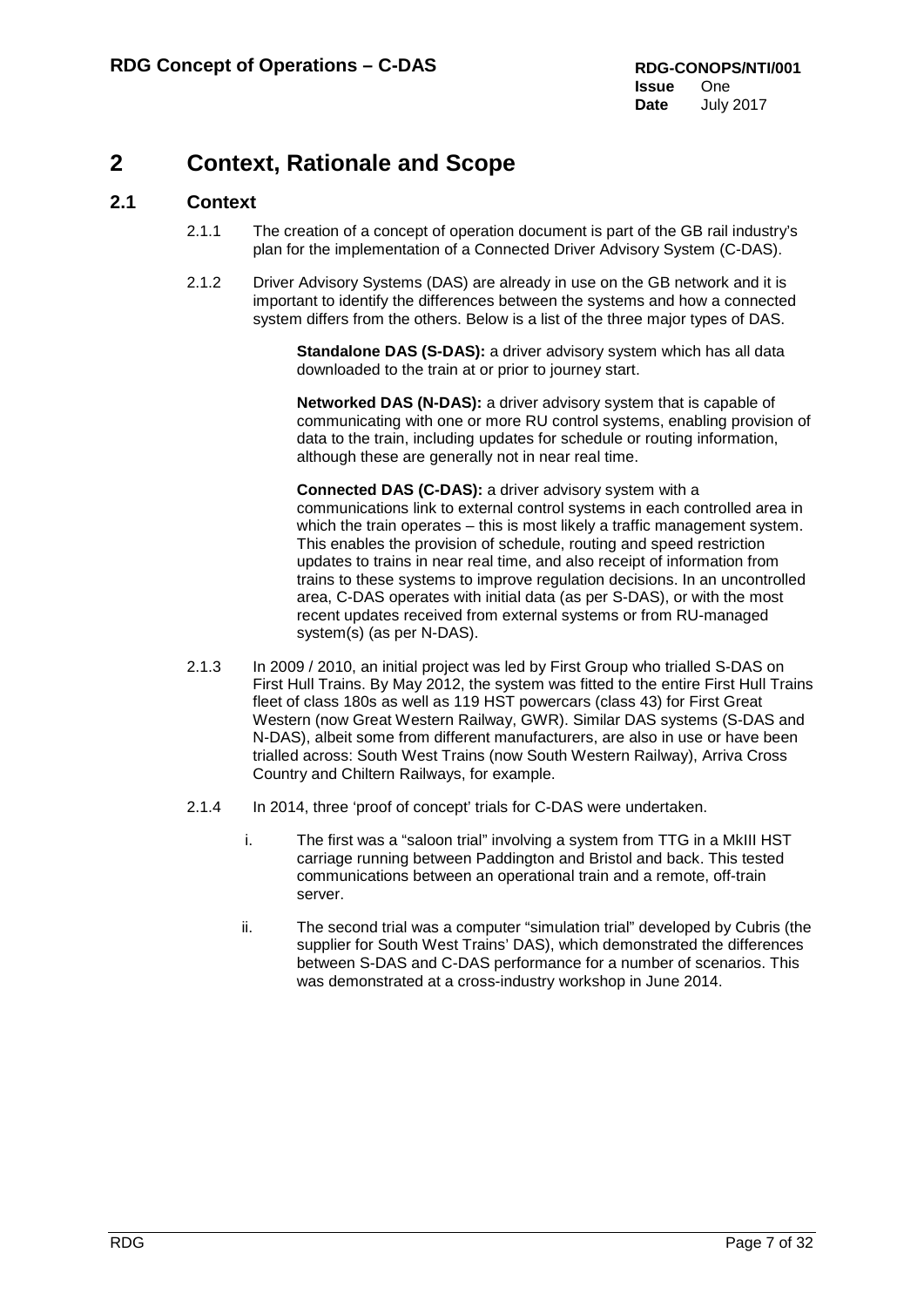- iii. The third trial was undertaken at Airport Junction where the spur to Heathrow Airport diverges from the Great Western Mainline. The aim was to establish if C-DAS could be applied to UK mainline passenger service trains by utilising the DAS already fitted to First Great Western's HSTs and creating a junction scheduler. This scheduler was used to detect conflicts between the HST and Heathrow Express trains before then pushing updated advice to the HST so as to prevent the HST having to stop or brake and accelerate inefficiently. From the trial, it was found that there was a 36% improvement in energy efficiency, delays were reduced to 1.6% and there was a 95 second improvement in arrival times at London Paddington.
- 2.1.5 During development, there have been several different versions of a C-DAS concept of operation, most recently [RD9] Technical Services: Safety, Technical and Engineering: GB Operational Concept: C-DAS v3.1 Draft C, on which this document is based, but which it is intended to supersede as v3.1 Draft C was agreed to be too prescriptive.

## <span id="page-7-0"></span>**2.2 Rationale**

- 2.2.1 The implementation of any DAS delivers perceived benefits in the quality, cost and efficiency of train operation whilst also improving customer experience.
- 2.2.2 Beyond the benefits of other Driver Advisory Systems which are documented elsewhere, C-DAS also brings the following perceived benefits:
	- a) Better support for regulation to optimise for network capacity or performance (based on fewer delays due to red signals),
	- b) Improved recovery from disruption,
	- c) Improved train regulation as revised schedules are available on train,
	- d) Improved support for conflict resolution (based on predicted running of trains),
	- e) More journeys benefiting from reductions in energy use, carbon emissions and wear and tear, as delayed / altered trains can take advantage of DAS advice, rather than just on-schedule trains, under standalone (S-DAS) systems; the expectation is that energy savings are comparable to, if not better than, those realised with S-DAS,
	- f) Improved driver guidance and incident investigations by utilising data collected by C-DAS, and,
	- g) Reduction in operational incidents, such as failure to call.
- 2.2.3 Qualification and quantification of the benefits of C-DAS forms part of the construction of business cases.
- 2.2.4 There are commercial issues associated with the implementation of C-DAS related to the allocation of benefits and costs between the different duty holders, but these are considered to be out of scope of this document.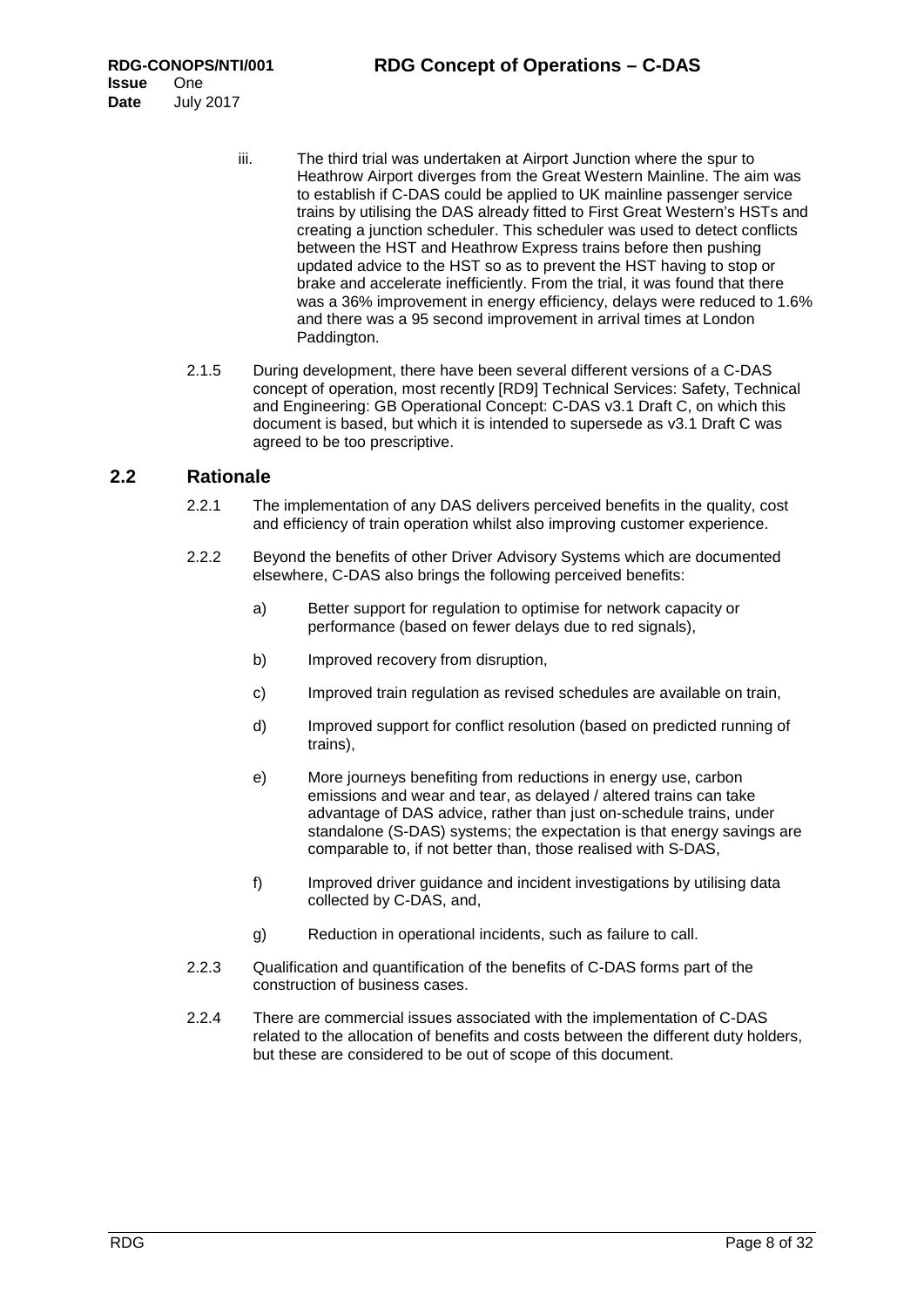## <span id="page-8-0"></span>**2.3 Document Scope**

- 2.3.1 The scope of this document is the operation of C-DAS within the context of the GB mainline railway on: fixed and variable formation trains and ETCS fitted and unfitted trains. The document describes how users interact with the system and the anticipated system behaviour, in certain circumstances. The principles on which the system is conceptualised are laid out along with the responsibilities of certain roles within the industry with regard to C-DAS operation.
- 2.3.2 The following is excluded from the scope of this document:
	- a) The design of the working timetable,
	- b) The definition of the on-board algorithms for the determination of the advisory information,
	- c) The format of data and the means of exchange between involved parties,
	- d) Details of the communications carriers used to provide live information from operational systems to C-DAS,
	- e) The design of the Driver Machine Interface (DMI),
	- f) Commercial arrangements between dutyholders associated with the implementation and operation of C-DAS, and,
	- g) The interoperable Automatic Train Operation (ATO) over ETCS system which functions as C-DAS (generating driver advisory information on the ETCS DMI) when the train is not driven automatically [RD11] [RD12]
- 2.3.3 This document reflects the outcome of trials undertaken to demonstrate the feasibility of the concepts presented in this document.
- 2.3.4 This document has been written so as to follow the Digital Railway Concept of Operations Strategy [RD10] so describes a green field, utopian operating environment and is technology and supplier agnostic.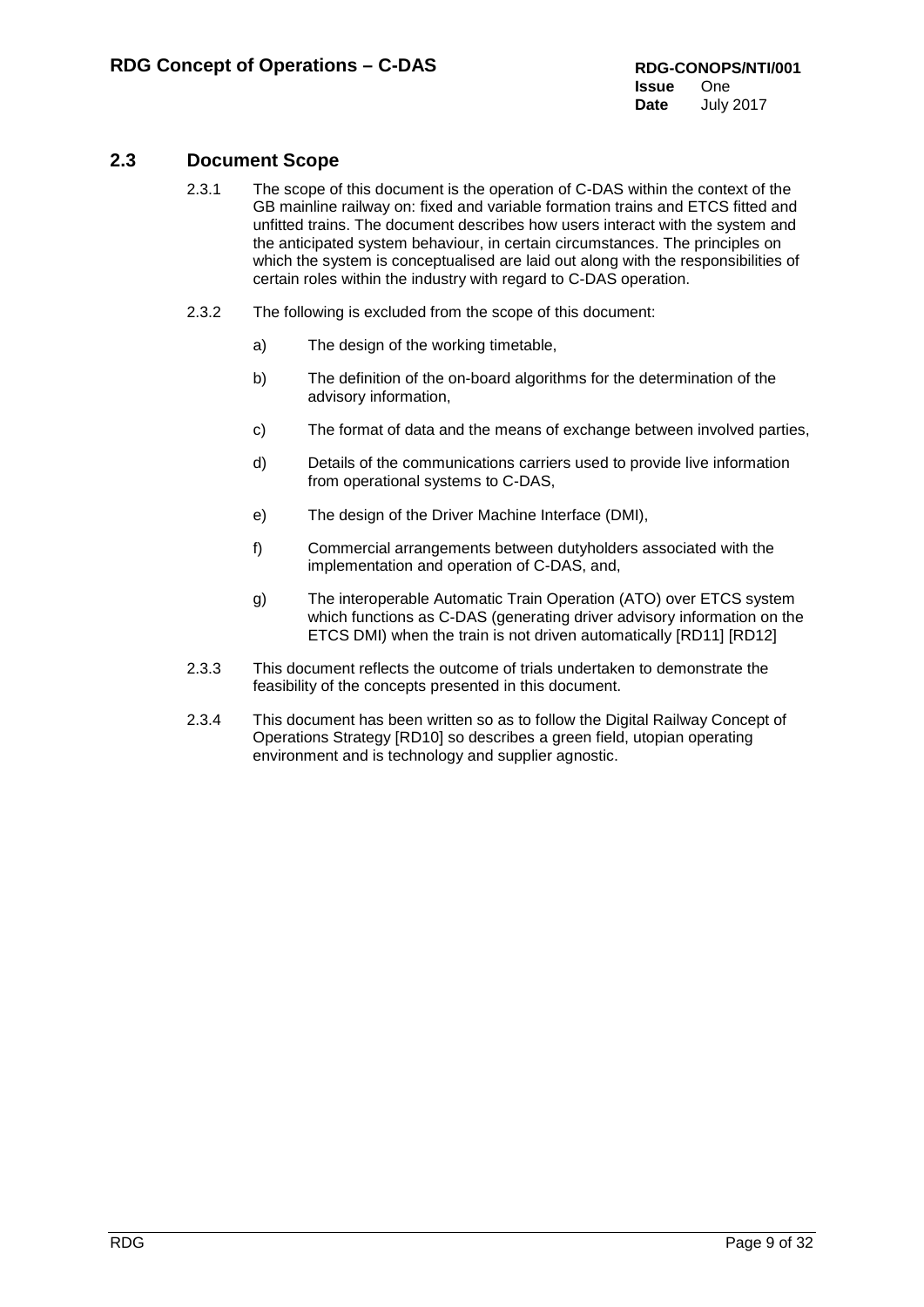## <span id="page-9-0"></span>**3 Assumptions**

## <span id="page-9-1"></span>**3.1 Introduction**

- 3.1.1 The purpose of the assumptions listed below is to document the context in which C-DAS operates and in certain cases, identifies other systems that interact with C-DAS.
- 3.1.2 These points can cover processes that are assumed to be carried out by other systems or describe how other systems / the real world have / has been idealised to aid the construction of the concept.

## <span id="page-9-2"></span>**3.2 Working Assumptions**

- 3.2.1 C-DAS comprises of on-train (on-board) and off-train elements, with the off-train elements providing an interface with a traffic management system.
- 3.2.2 C-DAS operates with a traffic management system which has the capability to revise the schedules and/or routing of trains in the area it controls.
- 3.2.3 In a controlled area, updates to schedule, routing or speed restrictions are provided by a traffic management system and supplied in sufficient time to allow C-DAS to support effective regulation.
- 3.2.4 Current train performance characteristics are available to the on-board C-DAS without the involvement of a traffic management system.
- 3.2.5 Calculation of advisory information is based on factors such as current schedule, infrastructure geography, permissible speeds / static speed profiles (SSPs) qualified by applicable speed restrictions, and train capability characteristics. The applicable timetable forms the default schedule data unless further schedule updates (Very Short Term Plan / Short Term Plan) are provided. A schedule for a C-DAS fitted train is accessible at the time of setup on the train.
- 3.2.6 All external data required by C-DAS is made available by infrastructure-based systems at an appropriate level of accuracy and quality.
- 3.2.7 The introduction of C-DAS is not accompanied by any significant changes to operational rules and practices in respect of informing drivers of changes to speed restrictions or stopping patterns. Drivers continue to receive Emergency Speed Restriction (ESR) notifications, special stop orders, not-to-stop orders etc. in the manner appropriate to the method of signalling.
- 3.2.8 C-DAS is capable of persistently storing and utilising information regarding route availability and exceptional loads. The system understands the route availability of vehicles and locomotives within the train and also the route of the train concerned. The system understands the requirements of special conditions of travel (RT3973).
- 3.2.9 Operators and systems in the controlling location are able to distinguish between trains unfitted/fitted with any form of DAS and identify which form is fitted.
- 3.2.10 The infrastructure geography data and permissible speed / SSP data (including Permanent Speed Restrictions) for the scheduled route and any likely alternative re-routing on which C-DAS is required to operate, are downloaded to C-DAS before journey start and stored persistently.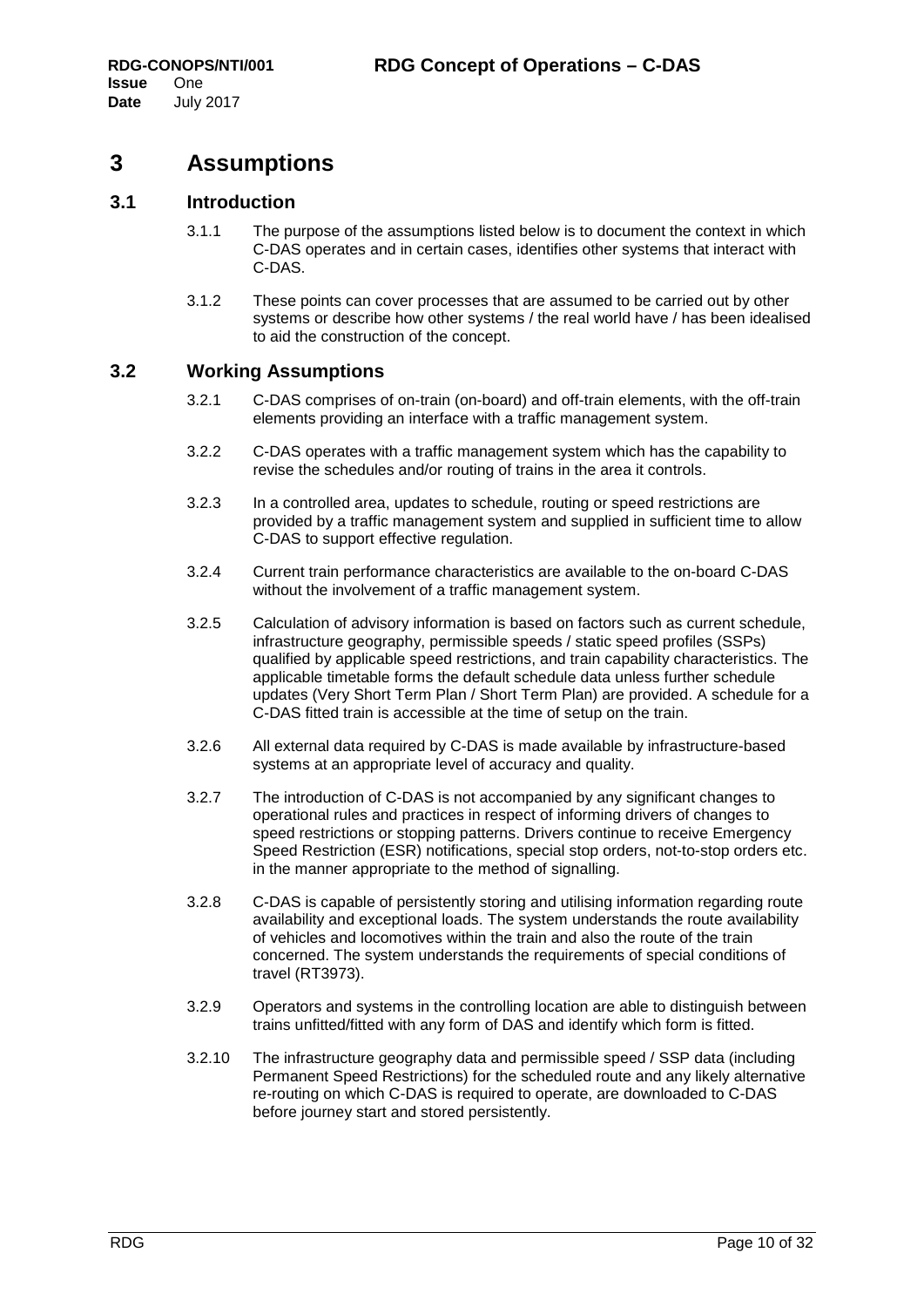- 3.2.11 C-DAS on fixed formation trains is primed with the train consist and capability characteristics ('presets') for each expected formation; these are stored persistently, i.e. such that they are retained after a power-down. They are accessible to C-DAS for calculating recommended speed profiles.
- 3.2.12 The core driver advice is a speed profile calculated by the C-DAS. This assumption is based on operational experience which demonstrates that speedbased advice is preferred by drivers over time-based advice.
- 3.2.13 Driver training instructs drivers to never prioritise C-DAS advice over safety or professional judgment. Drivers are trained to recognise and ignore an advice speed if it exceeds a lower speed value associated with, for example, a Temporary Speed Restriction (TSR), Emergency Speed Restriction (ESR), blanket speed restriction or special condition for travel (RT3973).
- 3.2.14 Telecommunication needs to support C-DAS implementation are managed by the IM.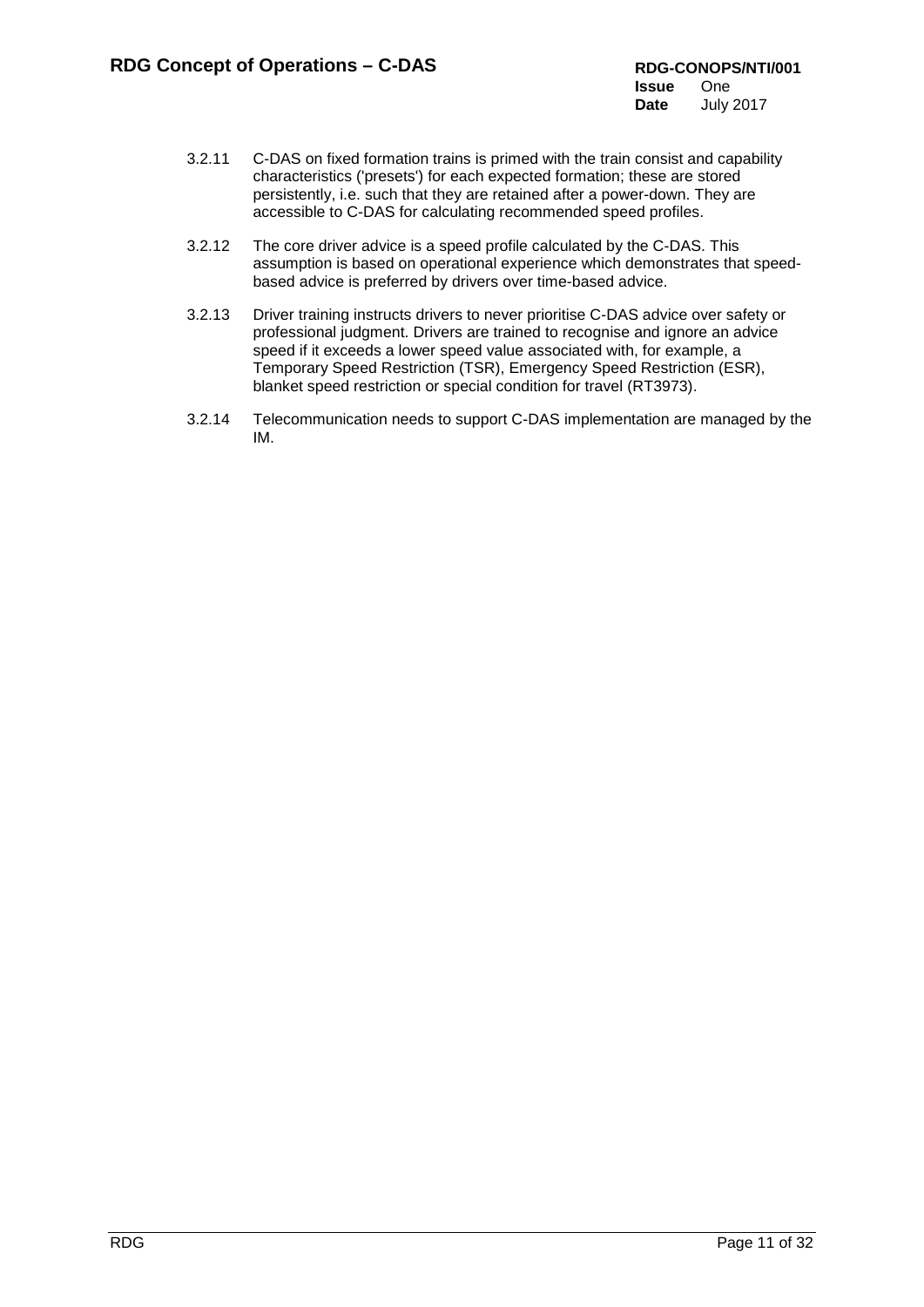## <span id="page-11-0"></span>**4 Concept**

## <span id="page-11-1"></span>**4.1 Introduction**

- 4.1.1 In this section, a high level, outline of the concept is first presented which summarises the aims of the concept and behaviour of the system at a basic level.
- 4.1.2 The succeeding section, operational principles, describes the philosophies on which C-DAS functions (as opposed to the previous section, assumptions, which describe how other systems / real world are anticipated to work / interact).

## <span id="page-11-2"></span>**4.2 High Level Concept**

- 4.2.1 C-DAS is capable of communicating with traffic management systems that can facilitate accurate prediction of future movements of C-DAS fitted trains.
- 4.2.2 C-DAS has the capability to provide driver advisory information in both controlled and uncontrolled areas that, if followed, enables the driver of a C-DAS fitted train to manage train speed so as to minimise deviations from the current schedule and, where possible, reduce energy consumption.
- <span id="page-11-4"></span>4.2.3 C-DAS fitted trains about to enter or operating in a controlled area are capable of receiving updates to application data at any time. These updates can include: revised arrival, passing or departure times at timing points, rerouting onto a different line or to a different destination, or any new, changed, temporary or emergency speed restrictions, with differentiation between different types of trains where applicable e.g. traction type, ETCS fitted or unfitted.
- 4.2.4 In controlled areas, C-DAS uses the information updates listed in [4.2.3](#page-11-4) to inform the driver of, and help in the delivery of, the current plan / schedule.

### <span id="page-11-3"></span>**4.3 Operational Principles**

### **4.3.1 General Operation**

- 4.3.1.1 Information provided to drivers by C-DAS is wholly advisory. The advisory nature of the information displayed by the on-board C -DAS is clearly defined and communicated to drivers.
- 4.3.1.2 The hierarchy of displayed messages and information that the driver is expected to apply and follow is:
	- a) Safety related information (out of scope of C-DAS),
	- b) Optimising performance, and,
	- c) Optimising environmental savings.
- 4.3.1.3 The overall impact of activities associated with on-board C-DAS start up and setup on railway timing and driver workload, is minimised.
- 4.3.1.4 The advisory information displayed does not lead to unacceptable workload demands on drivers or cause unacceptable distraction from other driving activities. C-DAS does not impact negatively on safety.
- 4.3.1.5 C-DAS only displays information that is useful to the driver and has the potential to enhance their driving technique.
- 4.3.1.6 C-DAS receives information from the required systems regarding route availability of vehicles, locomotive and infrastructure, advising on potential limitations of train and route.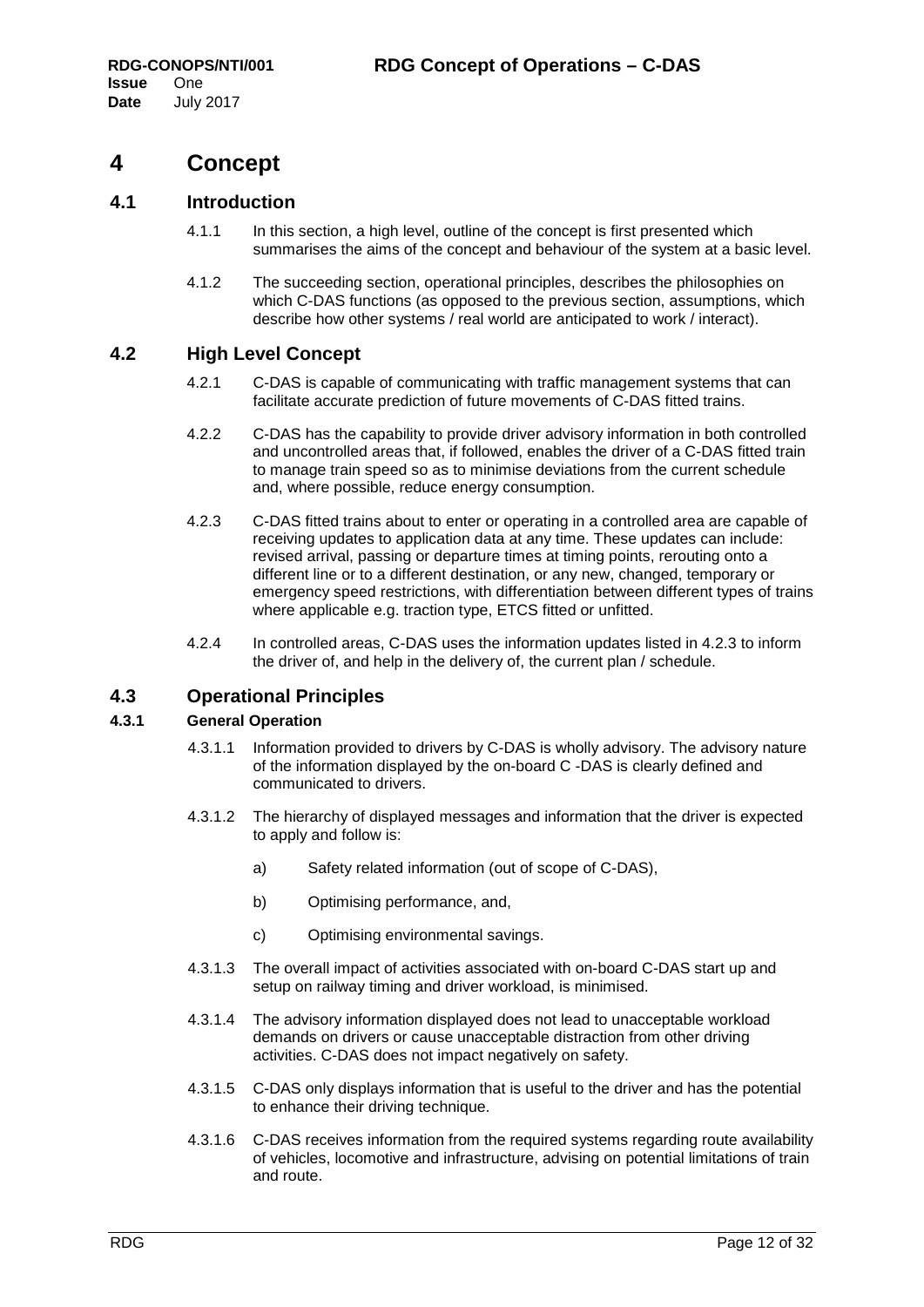- 4.3.1.7 C-DAS receives information from the required systems regarding special conditions of travel (RT3973) and adjusts its calculations and advice to take account of it.
- 4.3.1.8 C-DAS does not advise drivers on when to brake.
- 4.3.1.9 C-DAS provides advice that the driver can achieve and is akin to actual driving styles, rather than expecting maximum application of either the traction or brake.
- 4.3.1.10 Speed and distance information displayed by the C-DAS is in the same units employed by the in-cab speed display. Switching between units of speed and distance is performed automatically.
- 4.3.1.11 The C-DAS driver interface does not duplicate display information which is already provided to the driver where there is the potential for confusion or distraction, for example, current train speed. Situations where the C-DAS does not display duplicate information include any of the following:
	- a) Where the information is already displayed by an equipment of higher integrity,
	- b) Where the information displayed by the other equipment is derived from a different source,
	- c) Where the information displayed by other equipment does not require manual intervention by the driver to enable the display.
- 4.3.1.12 The current time is displayed on the C-DAS driver interface and is aligned with a traffic management system. The format of current time display is configurable by the RU. The time information on the display allows the driver to view the C-DAS system time against journey segment information received from a traffic management system.
- 4.3.1.13 The C-DAS system utilises data from other on-train systems so as to minimise data re-entry by the driver.
- 4.3.1.14 Driver operation with C-DAS is, as far as possible, the same in controlled and uncontrolled areas and on ETCS fitted trains regardless of operating level.
- 4.3.1.15 Drivers do not have to acknowledge receipt of data updates or changes to advisory information.
- 4.3.1.16 Absence of a working or fully functioning C-DAS is not a reason to take a train out of service, or to delay it whilst repairs are carried out. Trains can enter service from a depot without a working or fully functioning C-DAS.

### **4.3.2 Input Data**

- 4.3.2.1 The on-board C-DAS can be customised to allow the information described in section 4.3.3 of this document to be calculated for a particular journey segment and displayed to the driver. The customisation data may not all be available prior to or at journey start; it may become available during the journey.
- 4.3.2.2 To enable customisation of the C-DAS on-board, data is divided into four components:
	- a) Application data, which can include: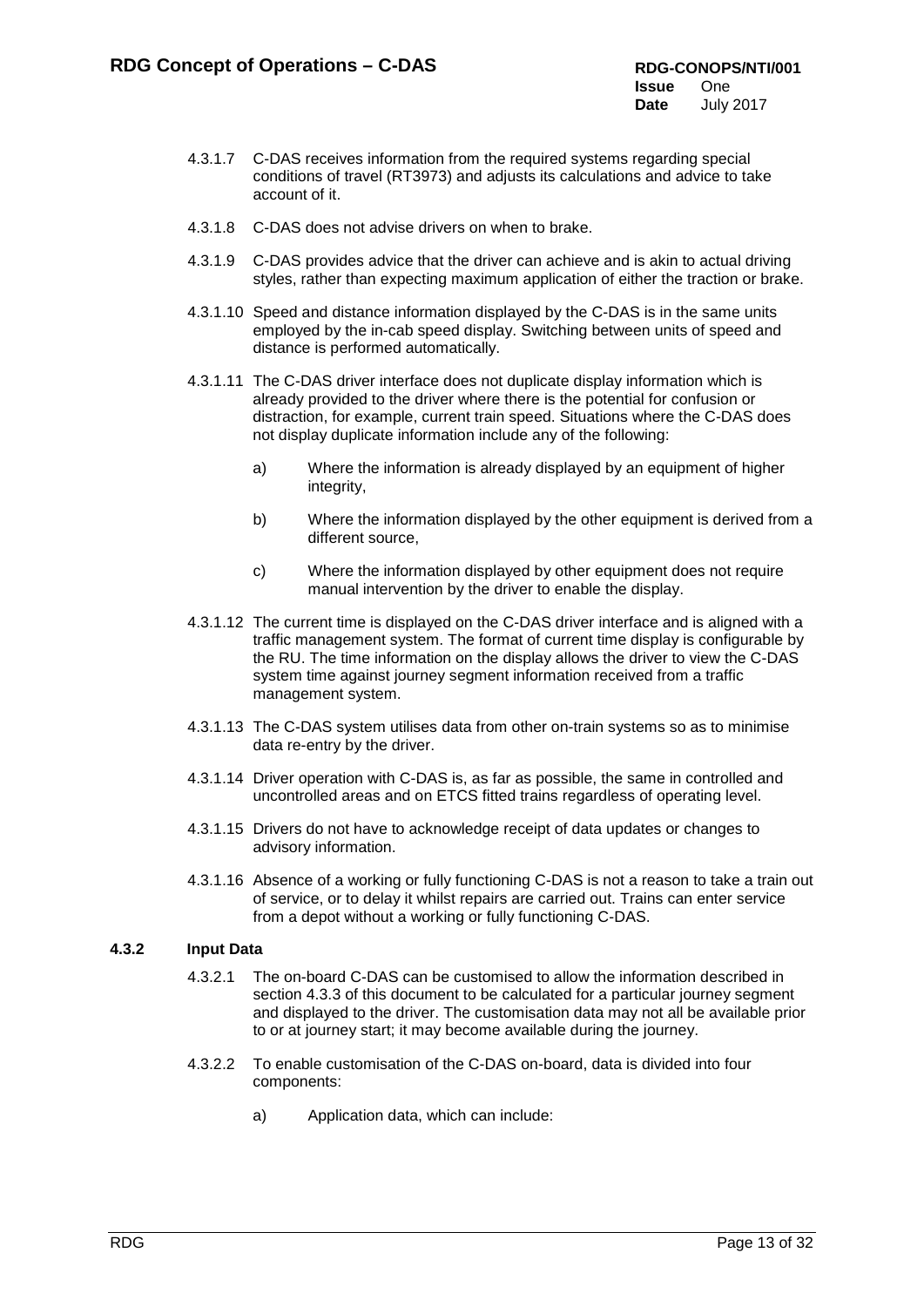- i) Infrastructure geography data track geography (centre line, curvature, altitude), track features (station / junction locations, etc.), timing point locations, and network models. To support ETCS fitted trains this can include additional information such as national values and their applicable areas, ETCS operating level areas, and applicable speed display units by area,
- ii) Route availability (RA) for lines of route,
- iii) Planned schedule (routing, departure and arrival times at station stops and timing points),
- iv) Schedule updates i.e. changes to the planned schedule,
- v) Routing updates,
- vi) Permissible speeds including Permanent Speed Restrictions (PSRs),
- vii) Temporary speed restrictions (TSRs),
- viii) Emergency speed restrictions (ESRs),
- ix) Blanket speed restrictions (for environmental conditions etc.).
- b) Train specific data, which can include:
	- i) Current train acceleration and braking characteristics (taking into account any reduced performance capabilities, for example due to train defects),
	- ii) Power consumption characteristics (e.g. traction and hotel power consumption, efficiency etc.),
	- iii) Current maximum train speed (taking into account any limitations due to, for example, train defects),
	- iv) Route availability of locomotives and vehicles,
	- v) Train weight profile,
	- vi) Train length,
	- vii) Special conditions of travel (RT3973),
	- viii) Current power mode (applicable only to a train that is capable of operating in different power modes: electric / diesel traction or electric overhead/ third rail),
	- ix) Current ETCS operating level and mode (if C-DAS is capable of detecting this information),
	- x) Train types and/or applicable ETCS train category information.
- c) Start of Journey Information (See section 5.1.1 of this document).
- d) User data, containing user definable characteristics of a particular on-board C-DAS, which can include: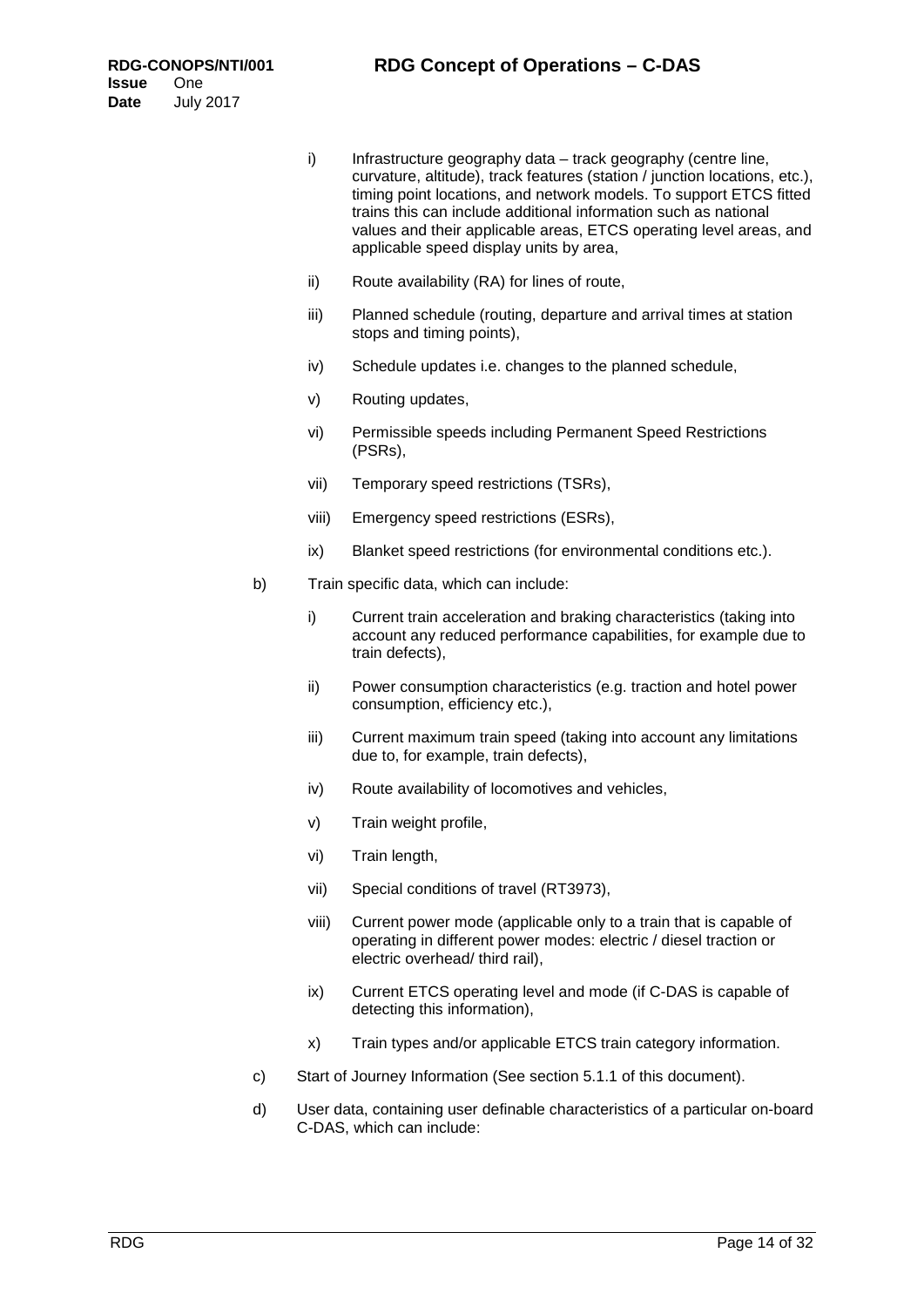- i) Display brightness configurations (maximum, minimum and default night and day display brightness levels; automatic brightness switching constraints etc.),
- ii) Which information is displayed and when, for example journey segment / route look-ahead information, departure countdown timers etc. (see section 4.3.7 of this document),
- iii) Specific display formats (colour, font, on-screen location etc.) for the various information types displayed,
- iv) The content, format and display conditions for the Selected Customisation data (see sections 4.3.3, 4.3.4, 4.3.5 and 4.3.6 of this document),
- v) Information related to the definition of suppression areas (see section 4.3.7 of this document),
- vi) Approaching advisory information look-ahead parameters (see section 4.3.4 of this document).

## **4.3.3 Information Displayed**

- 4.3.3.1 C-DAS can display two classes of information:
	- a) Advisory information providing information or recommendations to the driver,
	- b) Selected Customisation data indicating to the driver the data which the C-DAS is currently using as the basis of its calculations, such as train consist and timetable information.
- 4.3.3.2 The C-DAS user interface can display current and approaching advisory information to the driver at the same time.
- 4.3.3.3 Current advisory information displayed to the driver for the operational situation consists of relevant information, as deemed by the RU, for instance, a currently advised speed value or other advisory information.
- 4.3.3.4 Approaching advisory information displayed to the driver for the operational situation consists of relevant information, as deemed by the RU, for instance, a new advice speed value that is approaching or other approaching advisory information.
- 4.3.3.5 Other advisory, or approaching advisory, information can include:
	- a) Notification that the train is within a coasting area or has been advised to coast. Such advice can be given on the approach to a lower advice speed value or to a station stop, for example. The RU may determine it appropriate for the driver to be informed why coasting is being advised.
	- b) No specific advice offered, which might include details of why no specific advice is offered. Situations where no specific advice may be available might include, for example:
		- i) The calculated advice speed value is greater than or equal to the lower of the linespeed and the maximum train speed,
		- ii) Application data is not available for the journey segment.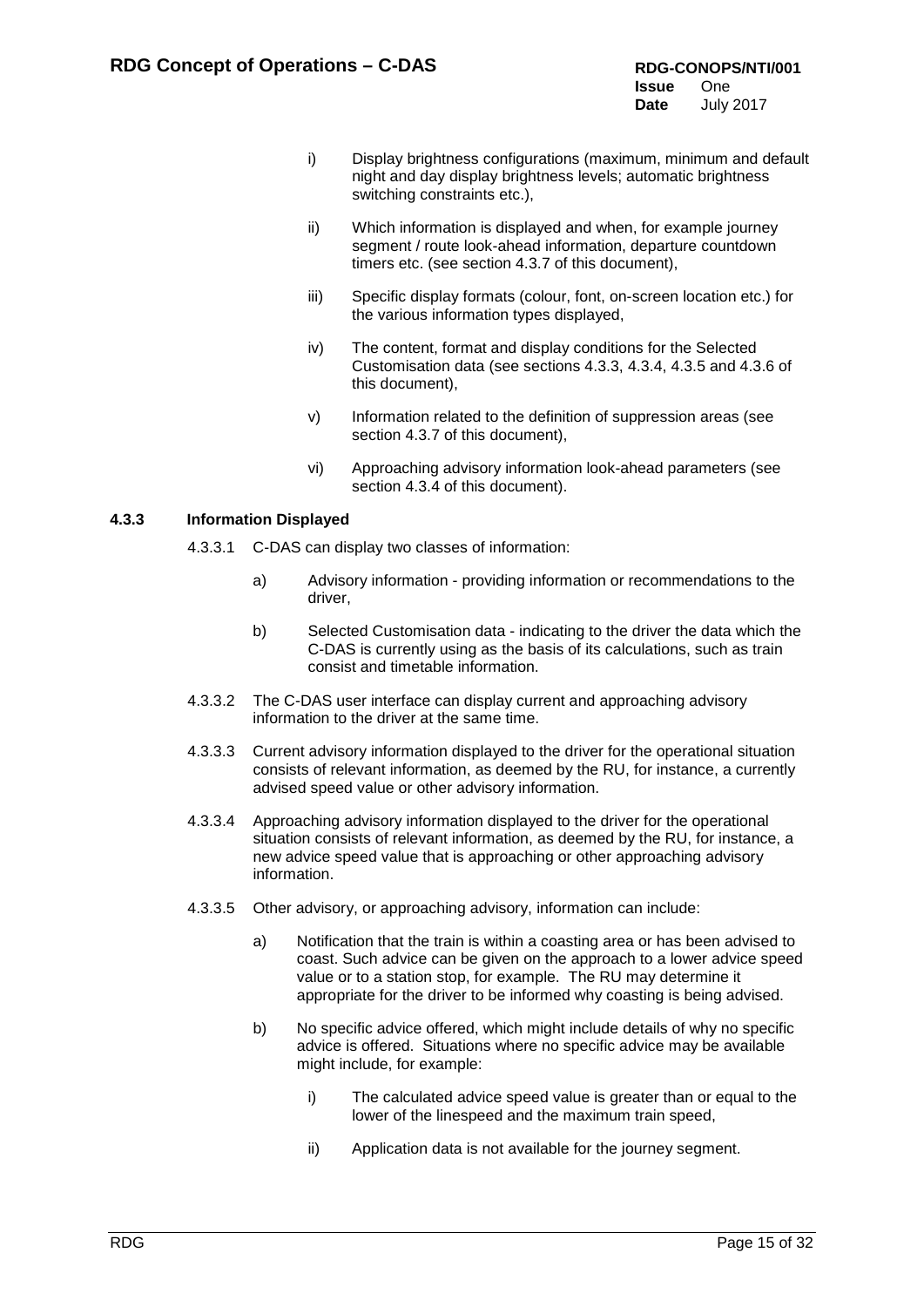- 4.3.3.6 C-DAS displays advisory speed values (current or approaching) that are calculated as no higher than the lower of the linespeed and the maximum train speed. The RU can also define a minimum advice speed value, if desired.
- 4.3.3.7 In ETCS areas, C-DAS can confirm the ETCS operating level that the train is operating in. Until this is determined or the train is using Level NTC, C-DAS uses NTC static speed profiles when calculating linespeeds and advisory information.
- 4.3.3.8 C-DAS displays approaching information if a change in advisory information occurs within a distance or time defined by a configurable 'look-ahead' parameter.
- 4.3.3.9 An indication supports the driver in determining where or when current advice will change (i.e. where or when approach advice will become current).
- 4.3.3.10 C-DAS indicates to the driver when the receipt of new data results in a change to advisory information (current and / or approach advice) which takes effect within less than a pre-defined time or distance threshold.
- 4.3.3.11 The conditions under which displayed advisory information is refreshed, are controlled and configurable.

#### <span id="page-15-0"></span>**4.3.4 Journey Segment and Route Look-Ahead Information**

- 4.3.4.1 C-DAS supports the display of journey segment information.
- 4.3.4.2 The provision, format and content of the journey segment information display is configurable by the RU and can include:
	- a) The name of the next station stop or timing point,
	- b) The scheduled arrival time at the next station stop or timing point,
	- c) The scheduled departure time, and a countdown indication to the scheduled departure time when a train is at a stand in a departure station,
	- d) The planned next station platform number or letter,
	- e) The current estimated train location,
	- f) The line to which the current advisory information is applicable where this is important for speed control.
- 4.3.4.3 C-DAS supports the display of route look-ahead information.
- 4.3.4.4 The provision, format and content of the route look-ahead information display is configurable by the RU and can include:
	- a) A distance scale,
	- b) Stations and / or other timing points,
	- c) Speed limits and start and end locations for Permissible Speed and TSR data being used by the C-DAS,
	- d) Start and end locations for ESR data being used by the C-DAS,
	- e) Route availability notifications or advice,
	- f) Special conditions of travel (RT3973).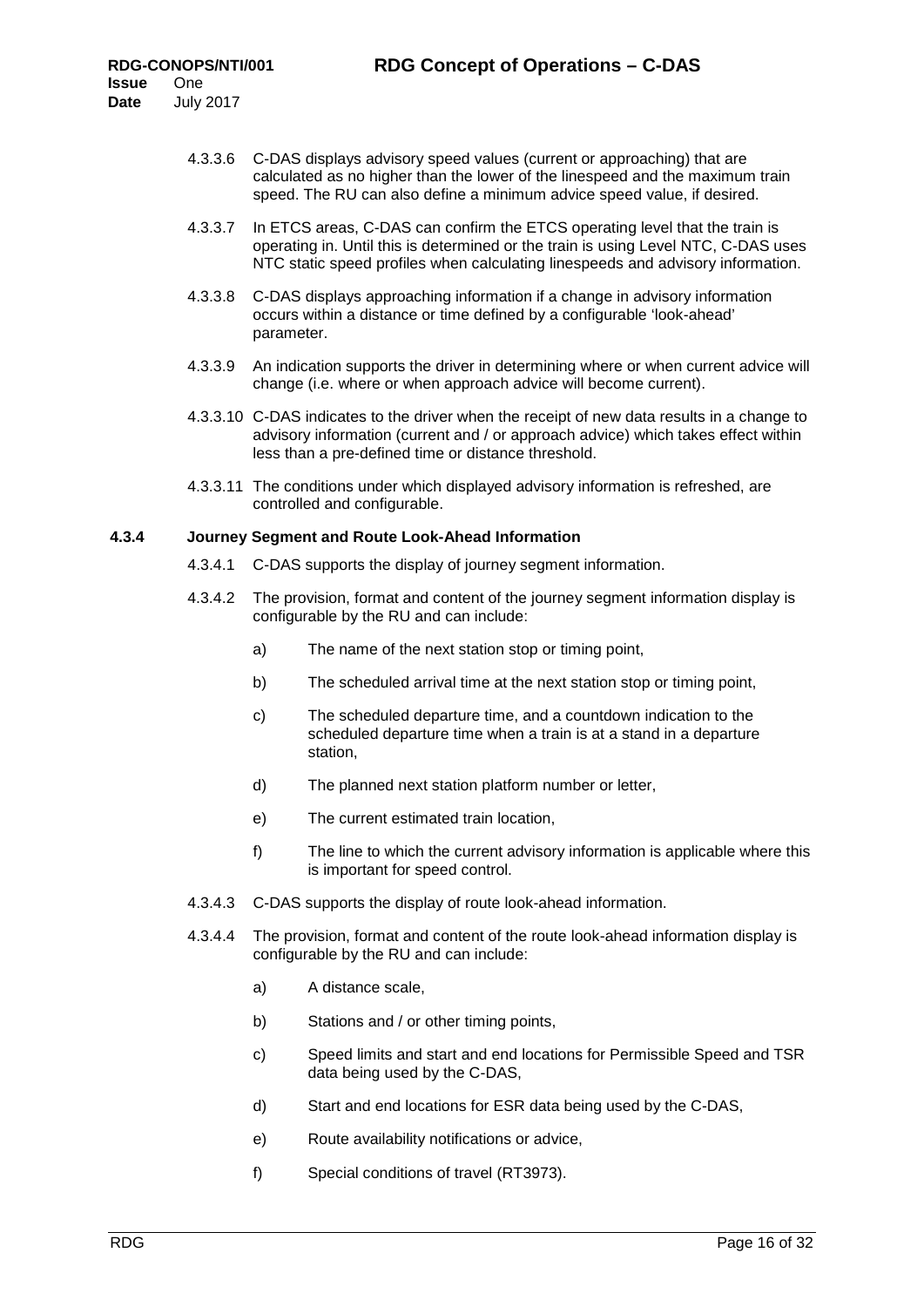## <span id="page-16-0"></span>**4.3.5 Train Consist Information**

- 4.3.5.1 C-DAS supports the display of train consist information that is considered useful to the driver. The provision, format and content of the train consist display is configurable by the RU and can include:
	- a) On passenger trains, C-DAS displaying the current train formation, e.g. 4 cars or 12 cars, to assist the driver in identifying a platform stop location,
	- b) On freight trains, C-DAS displaying train length and train mass,
	- c) C-DAS displaying maximum train speed, or details of defective equipment affecting train operations entered by the driver during setup (See section 5.1.1 of this document),
	- d) C-DAS displaying details of route availability for vehicles and locomotives overlain onto the infrastructure route availability,
	- e) C-DAS displaying details of special conditions of travel, if required.

#### **4.3.6 System Information**

- 4.3.6.1 Indications to the driver can show when the on-board C-DAS is in communication with traffic management systems, where applicable.
- 4.3.6.2 Means are provided for the driver to determine whether the user interface display has 'frozen'. Notification is noticeable, but avoids potential driver distraction.

#### **4.3.7 Information Display Conditions**

- 4.3.7.1 C-DAS displays advisory and journey segment / route look-ahead information (if configured) if the customisation data for that journey segment is available to the on-board C-DAS.
- 4.3.7.2 If C-DAS cannot detect the train's position or detects that the train's position is not consistent with the current journey, advisory and journey segment / route look-ahead information (if configured) is automatically suppressed.
- 4.3.7.3 C-DAS advice is not automatically suppressed within the known area of positional uncertainty around the train, inherent to the means by which C-DAS determines train position.
- 4.3.7.4 If the system detects that the driving is not consistent with the current advisory profile, the RU can configure automatic suppression of advisory information.
- 4.3.7.5 On ETCS fitted trains where C-DAS is capable of detecting that the train is operating, the display of advisory information is automatically suppressed if the train is in an ETCS mode where the provision of advisory and other information is not appropriate, such as: Standby (SB), On Sight (OS), Staff Responsible (SR), Reversing (RV), Shunting (SH), Non Leading (NL). When in Isolated (IS) or Unfitted (UN) mode, advisory information is not automatically suppressed if under the control of another train protection system.
- 4.3.7.6 Where C-DAS is not capable of detecting the ETCS operating mode, the driver manually suppresses the display of advisory information in situations where it could distract from mode-related driving tasks, and is part of operator procedures on entry to Staff Responsible (SR), Shunting (SH) and Non Leading (NL) modes, for example.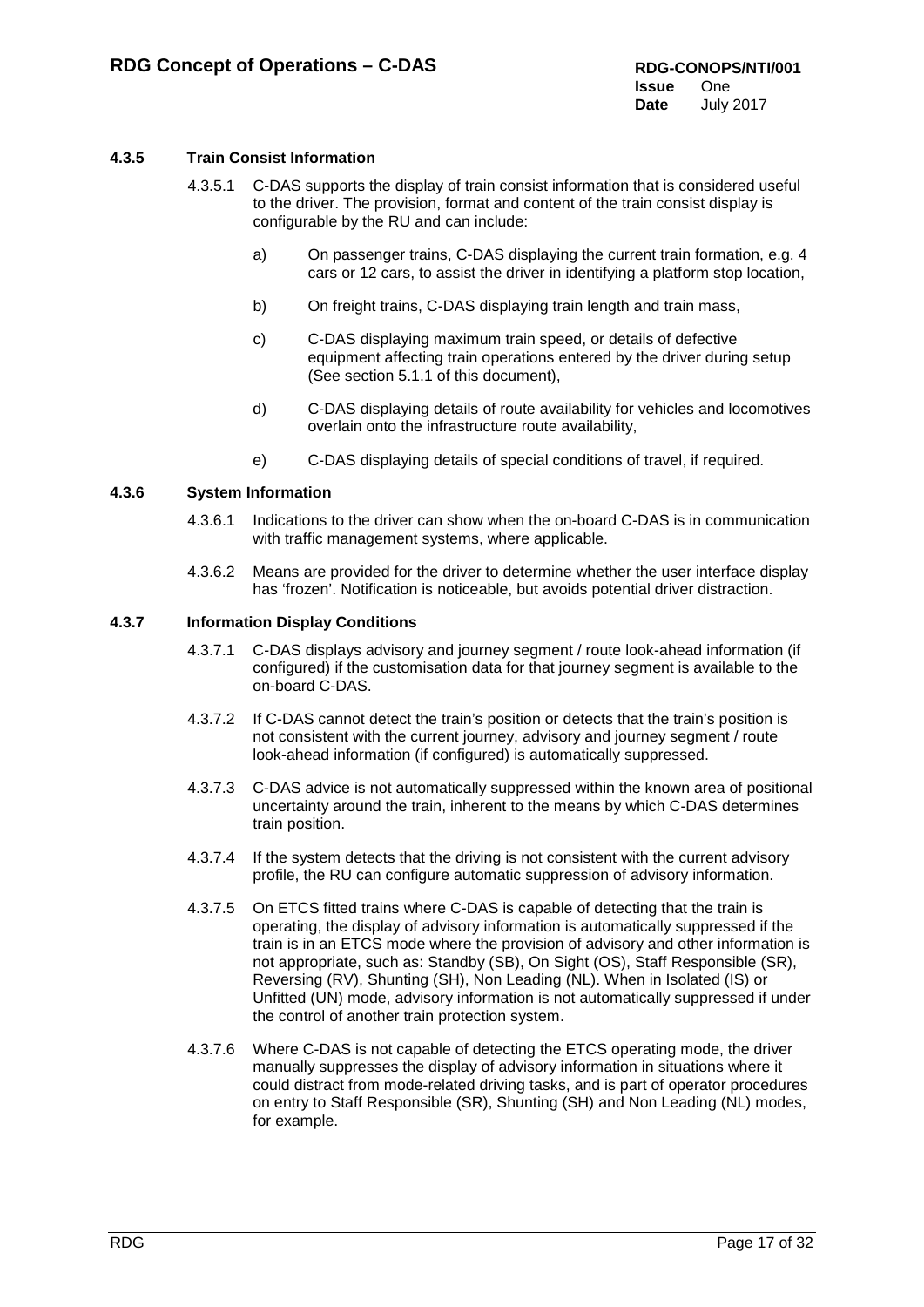- 4.3.7.7 C-DAS suppresses the display of advisory information if it detects that an on-train protection or warning system is providing a brake intervention to bring the train to a stop.
- 4.3.7.8 The display of advisory, journey segment / route look-ahead and train consist information (if configured), can be automatically suppressed when C-DAS detects that ATO has been engaged.
- 4.3.7.9 The display of advisory information is automatically unsuppressed following automatic suppression, if the system detects (in the absence of any other suppression condition):
	- a) that the train's actual position is consistent with the current journey (see clause 4.3.7.2) – possibly as a result of being routed back to a route for which application data is available.
	- b) that driving is within a predefined tolerance of the current advisory profile (see clause 4.3.7.4). This can, for example, be due to the train speed changing such that it falls within the specified tolerance of the current advisory profile, or the on-board C-DAS recalculating advisory information following receipt of a schedule update,
	- c) that ATO is disengaged, should it already be suppressed,
	- d) entry to an ETCS mode where the provision of advisory / other information is appropriate (if C-DAS is capable of detecting ETCS mode).
- 4.3.7.10 When configuring the detection of these situations, the display cannot flip between suppressed and unsuppressed states too frequently for risk of driver distraction.
- 4.3.7.11 C-DAS includes pre-defined suppression areas in order to avoid advisory information distracting the driver in complex areas where there is likely to be high workload, or where, for other reasons, there is little benefit in providing advisory information. Suppression areas can include:
	- a) the approach to, within or departing from stations or other complex areas,
	- b) permissive platforms or permissive freight areas,
	- c) immediately before and after transitions between ETCS operating levels,
	- d) ETCS overlay areas with different linespeed profiles for Level 2 and Level NTC.
- 4.3.7.12 The RU can determine areas where advisory information is suppressed using a suitable risk based approach.
- 4.3.7.13 Approaching advisory information can be retained so that the driver is aware of what the advisory information will be when the train leaves the suppression area.
- 4.3.7.14 On leaving a pre-defined suppression area, C-DAS automatically unsuppresses the display of advisory information.
- 4.3.7.15 The C-DAS driver interface does not display advisory information if C-DAS has been manually suppressed.
- 4.3.7.16 The C-DAS driver interface does not display advisory information, journey segment / route look-ahead or train consist information (where configured), if C-DAS has been disabled.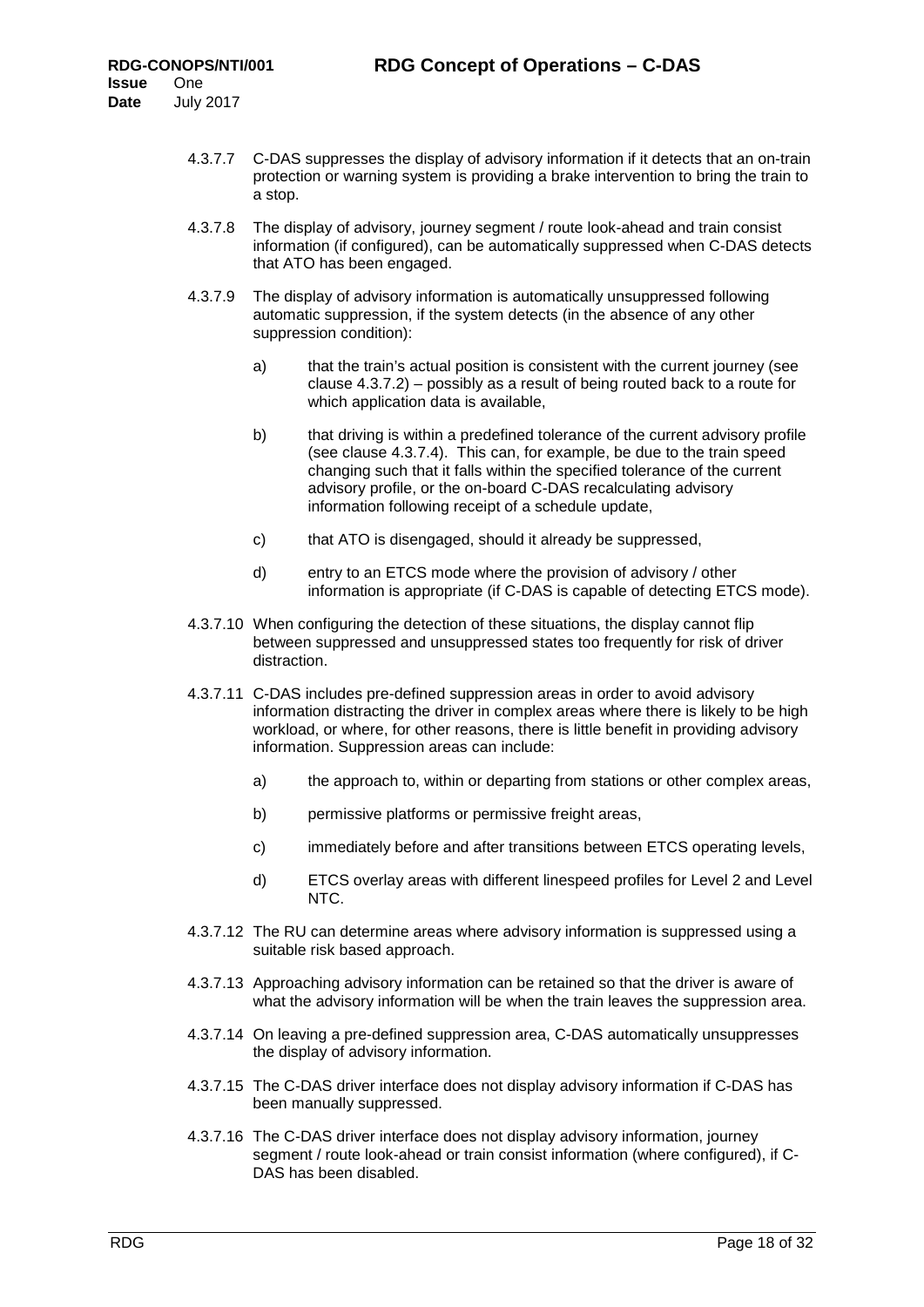## <span id="page-18-0"></span>**5 Operational Processes**

## <span id="page-18-1"></span>**5.1 Conceptual operation of C-DAS from the perspective of a Driver**

## **5.1.1 Start of Journey:**

- 5.1.1.1 Before the start of a particular journey, the on-board C-DAS is primed by off train systems, with setup information relevant to the train and the journey being undertaken (including infrastructure geography data and permissible speeds).
- 5.1.1.2 If the on-board C-DAS cannot obtain the schedule from the off-train C-DAS system, it obtains it from another source at or prior to journey start.
- 5.1.1.3 Where multiple on-board systems require input of the same, or a part of the same setup information, the driver only enters this data once.
- 5.1.1.4 The driver can input the following at journey start, should the information not be obtainable from other systems:
	- a) a unique Driver ID, where requested by the RU,
	- b) the TRN (GB alphanumeric, eight digit or any other future format) to allow journey identification,
	- c) train consist information (see section [4.3.5\)](#page-16-0),
	- d) power mode,
	- e) reduced maximum speed or changes to other performance parameters associated with train defects, if applicable,
	- f) Route restrictions for vehicle and locomotive, if applicable,
	- g) Special conditions of travel (RT3973), if applicable.
- 5.1.1.5 Manual entry or selection of C-DAS setup data by the driver, is performed in a leading cab and when the train is at a stand. When changing ends within the same locomotive, the option to retain train data is available.
- 5.1.1.6 The driver is able to confirm that the system has identified the correct details from the information provided.
- 5.1.1.7 Where the system has identified the incorrect information, the driver is able to correct the error. Where information is downloaded from an external system, the driver can also notify the source of that information of any errors and request a correction.
- 5.1.1.8 The on-board C-DAS allows the driver to check and confirm that the current train consist information has been entered / selected / determined / downloaded correctly.
- 5.1.1.9 C-DAS operation is enabled if the following conditions are all met:
	- a) The driver has entered and/or confirmed setup information,
	- b) The driver has selected and/or confirmed train schedule,
	- c) Current and correct train specific data is available,
	- d) All the data required to be available to the C-DAS on-board at or prior to journey start has been transferred and confirmed current.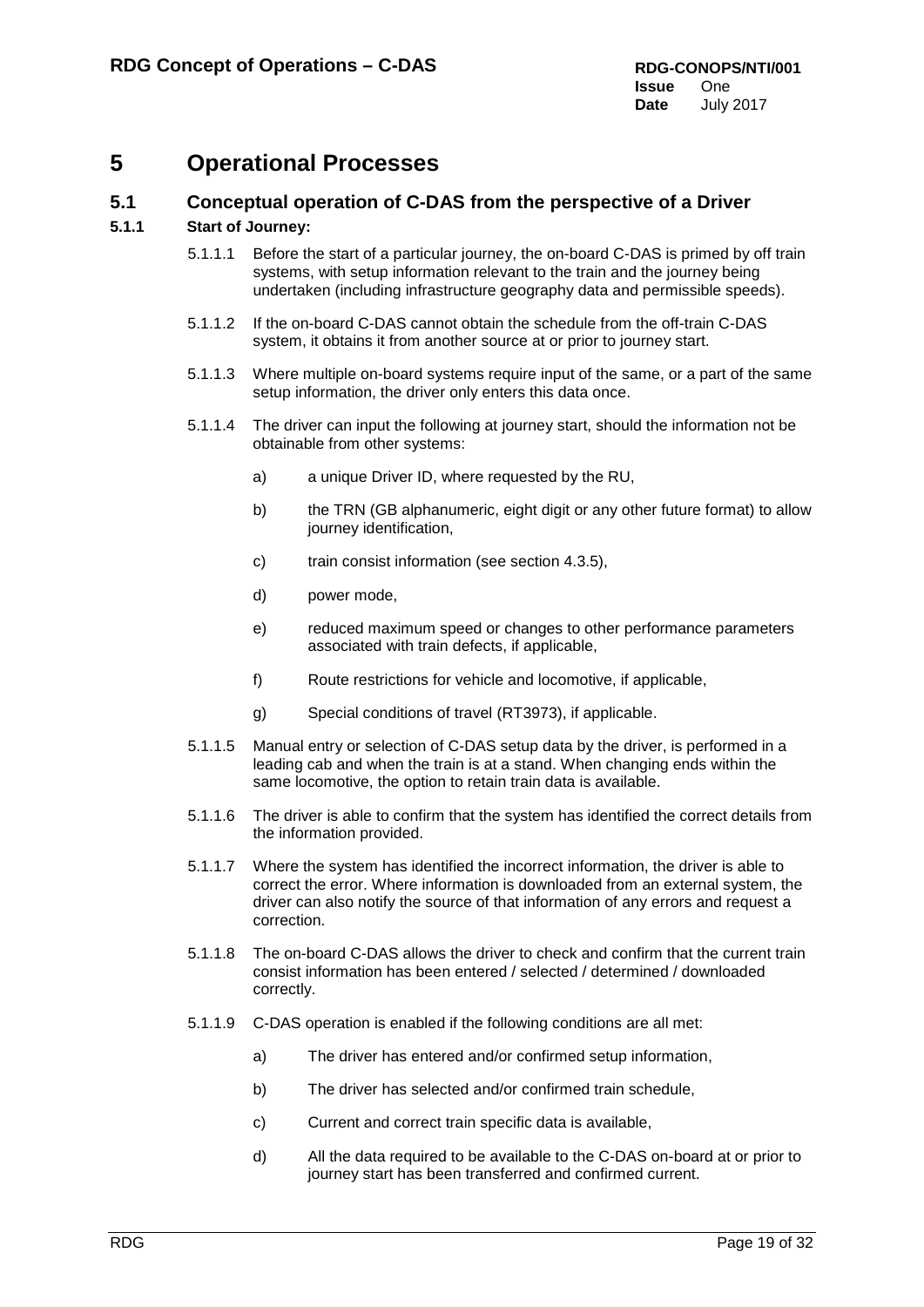- 5.1.1.10 The driver is provided with an indication if the setup process is unsuccessful.
- 5.1.1.11 The driver can customise areas of their display with configurable information (see section [4.3.4\)](#page-15-0).

### **5.1.2 Driving with C-DAS:**

- 5.1.2.1 The driver treats the information provided by the C-DAS as advisory only and continues to drive in accordance with current rules, policies, route knowledge and operational notices.
- 5.1.2.2 C-DAS provides advisory information that supports drivers in meeting the following driving goals identified by Research Project T724 [RD2]:
	- a) Maintain the schedule of the service ("as far possible, [ensure that] the trains runs to time and any avoidable delay is prevented"; p.9, [RD4]),
	- b) Apply additional driving guidance in best practice (such as professional driving) and RU specific initiatives (section 5.3.1 of [RD2] "Eco-driving": Improving energy efficiency of service delivery).
- 5.1.2.3 The driver's ability to achieve the (highest priority) goal of maintaining safety (identified by Research Project T724 [RD2], "safety duties take priority over all other duties"; p.9, [RD4]), is not diminished by the implementation of C-DAS.
- 5.1.2.4 The driver operates/interacts with C-DAS when it is safe to do so, such that it does not detract from their normal operating duties.
- 5.1.2.5 The driver's use of C-DAS does not affect existing on-board safety systems (Driver's Reminder Appliance (DRA), Driver's Safety Device (DSD), Driver's Vigilance Device (DSD), Automatic Warning System (AWS), ERTMS etc.) in accordance with existing rules and procedures.
- 5.1.2.6 Failure of the C-DAS system does not compromise the operation of safety critical systems.
- 5.1.2.7 When re-routed and C-DAS has not updated its route information, the driver can update the system with the train's new route.
- 5.1.2.8 The driver can manually suppress and unsuppress, disable and re-enable the display of C-DAS information.
- 5.1.2.9 The driver can amend train consist information or TRN without having to re-enter all the setup information.
- 5.1.2.10 The driver can determine (via the user interface) whether the display of C-DAS information is being suppressed (following manual or automatic suppression) or disabled.
- 5.1.2.11 The driver cannot unsuppress the display of C-DAS information if the display is automatically suppressed.
- 5.1.2.12 When C-DAS has been disabled, all setup information is reset and needs re-entry after C-DAS is re-enabled.
- 5.1.2.13 The C-DAS display can adjust between different brightness settings manually or automatically.
- 5.1.2.14 If the RU utilises C-DAS journey records as part of network performance monitoring processes, then: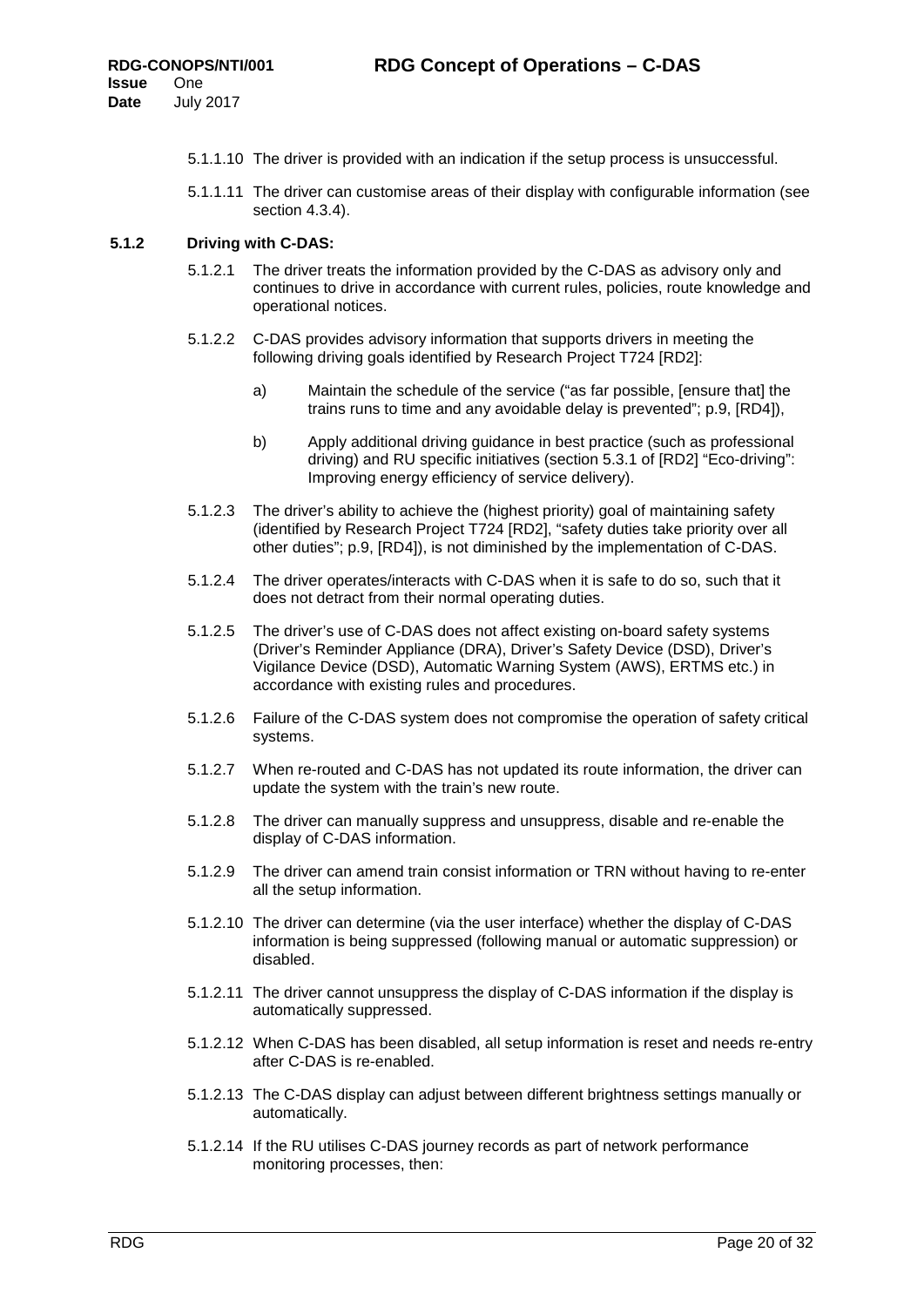- a) The driver can manually select or input explanatory information that describes why the C-DAS advisory information was not followed during a journey,
- b) The driver can manually select delay attribution codes in the event that the service is delayed,
- c) The explanatory information and delay attribution code is recorded in the journey records and be available to both the RU and IM.
- 5.1.2.15 C-DAS has a holdover capability to allow driver change without requiring full setup.
- 5.1.2.16 Where the identification of the driver using a unique Driver ID is required, drivers can enter a new Driver ID at driver changeover, without having to re-enter all other setup information.

#### **5.1.3 Abnormal and Emergency Operations:**

(Note that abnormal and emergency operations are not separate as possible actions are similar between each situation.)

- 5.1.3.1 When the train has been re-routed, and the on-board C-DAS continues to display advisory or journey information associated with the original route, and the driver is not able to manually select the new route, the driver can manually suppress the display of advisory and journey information.
- 5.1.3.2 For moves into, within and out of possessions and worksites or when its operation becomes degraded, the driver can manually disable the on-board C-DAS.
- 5.1.3.3 If the driver is informed of the need to operate over degraded infrastructure, the on-board C-DAS can either be manually disabled or the display suppressed. This can include examination of the line, temporary block working, single line working, and wrong direction movements.
- 5.1.3.4 In the event of operational incidents, the on-board C-DAS can either be manually disabled or the display suppressed. This can include: moving the train following a train failure, or the reduction of infrastructure availability due to a bridge strike or broken rail.

### **5.1.4 End of Journey:**

- 5.1.4.1 Other than train consist / formation, setup information from a completed journey is not retained by the C-DAS on-board.
- 5.1.4.2 The RU can decide if they want drivers to re-enter train consist / formation at the start of each journey, or whether this data is retained by the C-DAS system from the previous journey and presented to the driver for confirmation.

#### **5.1.5 Journey Records:**

- 5.1.5.1 C-DAS records the details of each C-DAS journey so that the impact of C-DAS on network performance can be evaluated.
- 5.1.5.2 C-DAS continues to record journey data when the information display is suppressed.
- 5.1.5.3 The RU can download or transfer journey records from the train.
- 5.1.5.4 The RU can configure the on-board C-DAS to provide feedback on economic driving technique after a journey, if desired.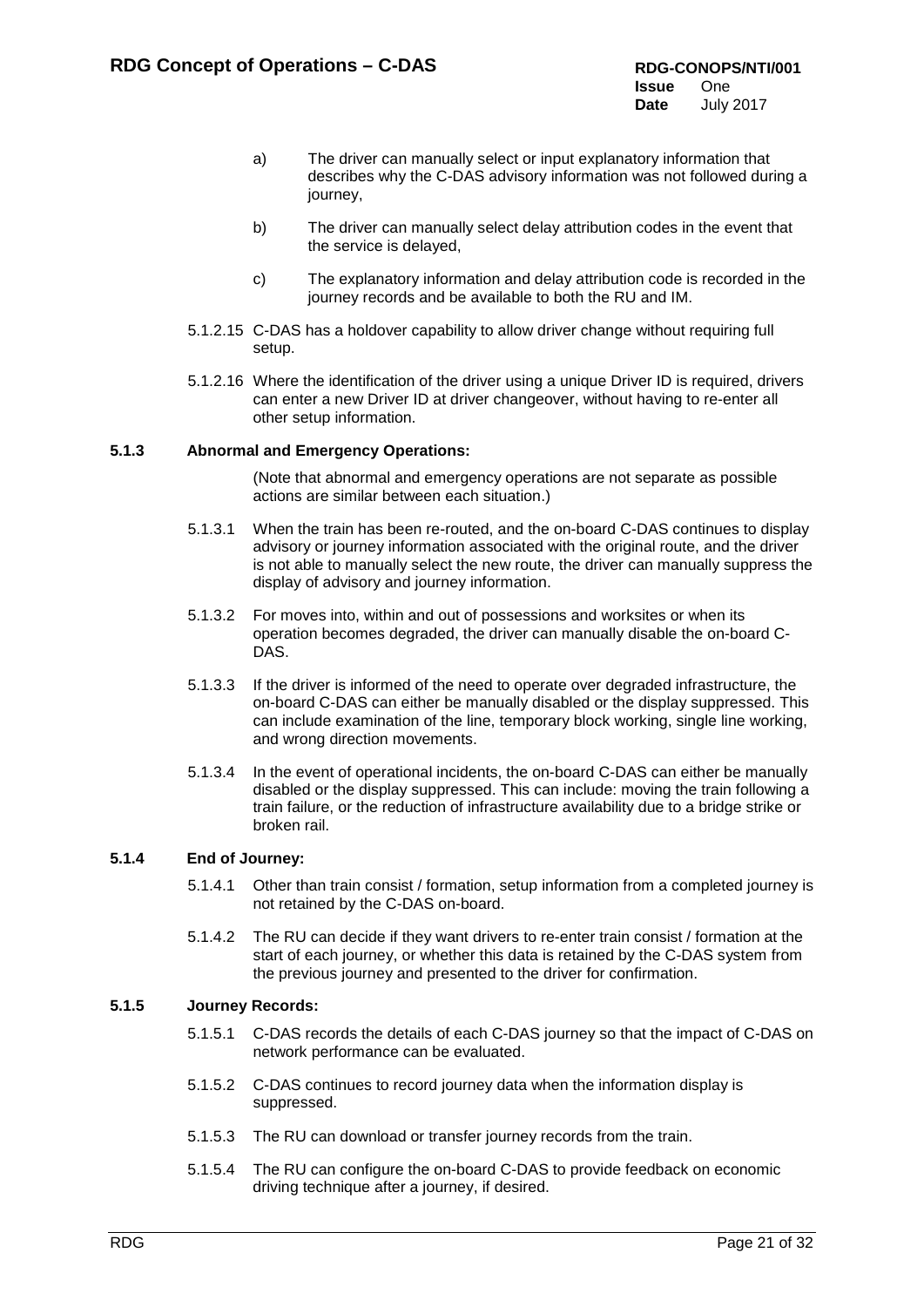## **5.1.6 Training:**

- 5.1.6.1 The RU reviews its driving policy as part of the introduction of C-DAS.
- 5.1.6.2 Drivers' competency and skills on the usage of C-DAS are adequately developed through the provision of suitable training and the definition of driving guidance.

## <span id="page-21-0"></span>**5.2 Conceptual operation of C-DAS from the perspective of traffic management systems**

- 5.2.1 Systems provide the train's current schedule to C-DAS and can deliver schedule updates and / or changes to routing to C-DAS when they are altered. These updates can come from multiple sources, including traffic management systems.
- 5.2.2 Traffic management systems provide C-DAS with information on speed and route restrictions, including TSRs, ESRs and RT3973 information.
- 5.2.3 Traffic management systems receive acknowledgement from C-DAS fitted trains in the managed area when schedule updates are accepted by C-DAS.
- 5.2.4 If a C-DAS fitted train in a managed area cannot meet the expected timing of a point on its current schedule, traffic management systems receive notification and a predicted earliest possible timing for this point from C-DAS.
- 5.2.5 Traffic management systems can subscribe to the location and speed information from C-DAS fitted trains in the managed area. This information can be passed to other systems where deemed useful.
- 5.2.6 Traffic management systems and / or controlling location staff receive information about the operational state of C-DAS on-board and trackside systems.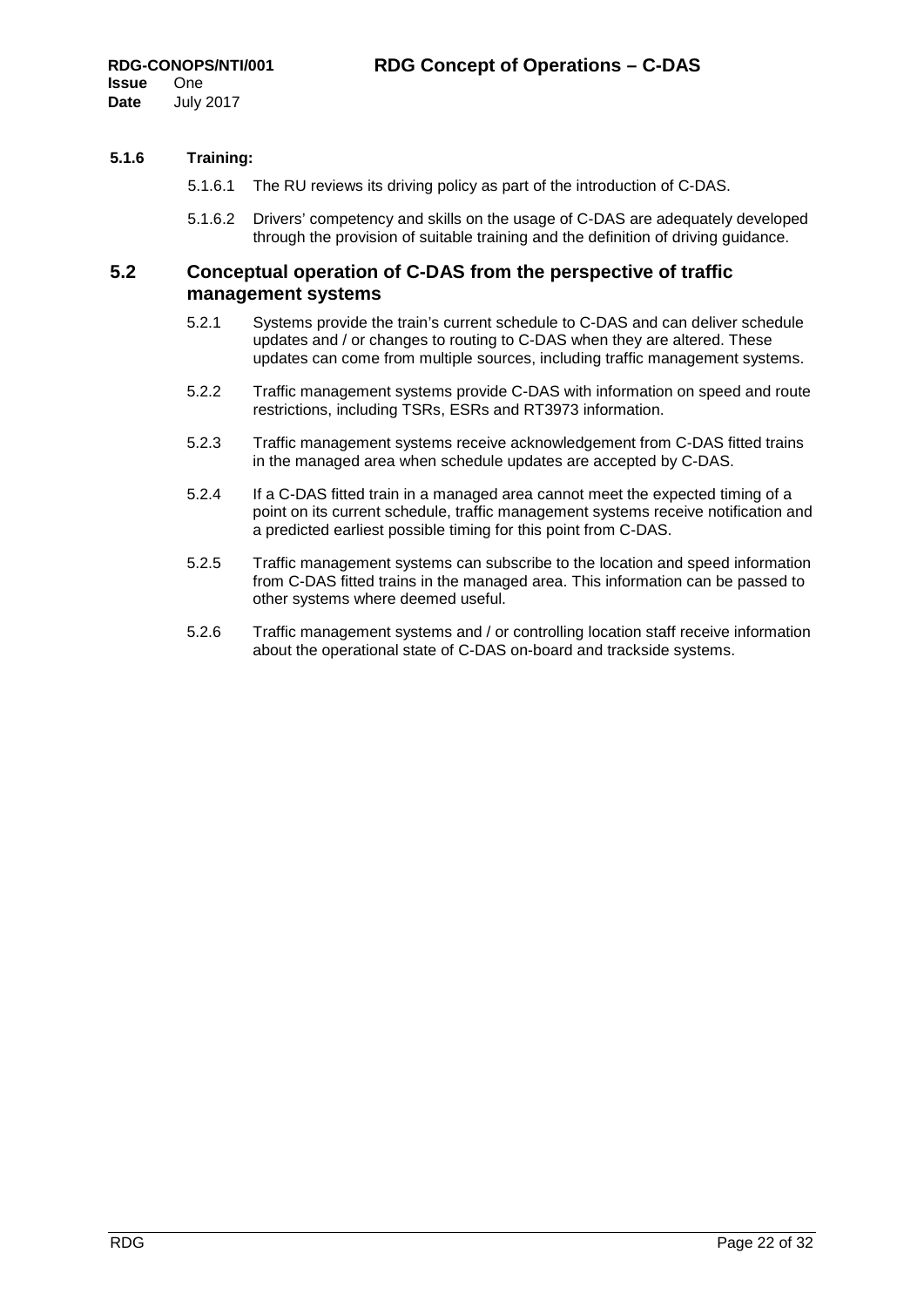## <span id="page-22-0"></span>**6 Roles and Responsibilities**

## <span id="page-22-1"></span>**6.1 RU Roles and Responsibilities**

## **6.1.1 General**

6.1.1.1 The roles and responsibilities specified in this section are based on the use case interactions outlined in Figure 1 below.



## **Figure 1** System Boundary and Use Case Interactions. \*Dispatcher could be IM and/or RU. Note: C-DAS Trackside Maintainer for IM/RU could be a supplier. All roles mentioned require training / briefing. The Trainer could be IM and/or RU or

- 6.1.1.2 The responsibilities listed below are in addition to / clarification of those already
	- placed by the Railways and Other Guided Transportation System (safety) Regulations 2006 (ROGS).

## **6.1.2 Customisation Data Responsibilities**

joint trainer / briefer.

- 6.1.2.1 The RU prepares and maintains all user and train specific data required for C-DAS, ensuring that all data is current.
- 6.1.2.2 The RU provides IM Operations Planning with train-specific customisation data, in accordance with data requirements (such as precision and granularity) agreed with the IM, to allow the performance of C-DAS fitted trains to be modelled for the identification of network performance improvements.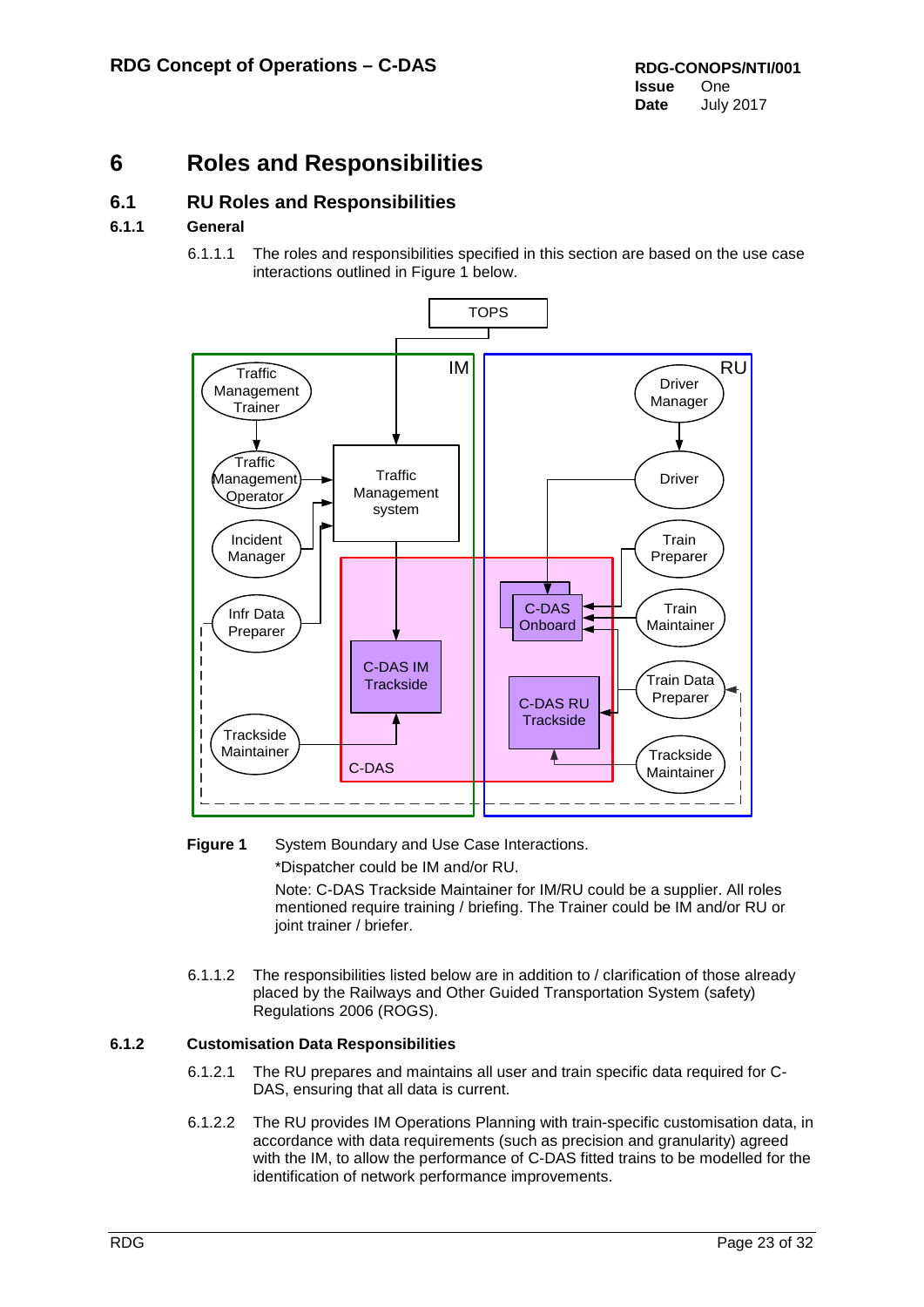- 6.1.2.3 The RU ensures that all data preparation and formatting processes employ a level of checking appropriate for the data.
- 6.1.2.4 The RU ensures the security of stored data and of the transfer of that data for which it is responsible.
- 6.1.2.5 The RU manages the transfer of the required datasets to ensure that they are available to C-DAS in sufficient time.
- 6.1.2.6 The RU provides the IM with requirements for application datasets, including data partitioning requirements where relevant.
- 6.1.2.7 The RU manages any (RU maintained) local copies of application datasets.
- 6.1.2.8 The RU validates that all the IM supplied application data required for C-DAS operation is correctly prepared and formatted.
- 6.1.2.9 The RU ensures that any system requirements for validating on-board copies of datasets are allocated to the appropriate RU operation and technical systems.
- 6.1.2.10 The RU ensures that correct versions of the application datasets are available to C-DAS.
- 6.1.2.11 The RU ensures that the processes for correctly preparing, formatting and transferring application data to C-DAS limits the amount of manual data entry. Where data is manually entered, a checking process appropriate to the required integrity of the data is employed to ensure the data is entered correctly.
- 6.1.2.12 The RU has contingency arrangements in place should any C-DAS software, application data and train specific data not be current.
- 6.1.2.13 The RU develops the processes and procedures necessary for the retrieval, analysis and distribution of C-DAS journey records.
- 6.1.2.14 The RU develops processes and procedures necessary for the receipt of system anomaly reports from drivers and/or maintenance staff. Managing and addressing these reports may require co-operation with the IM.
- 6.1.2.15 The RU develops and manages processes and procedures for the maintenance and upkeep of the on-board C-DAS equipment and interfaces. Any RU managed trackside equipment supporting C-DAS operations, meets system-wide availability targets.

### **6.1.3 Driver**

- 6.1.3.1 The driver is the only direct user of the on-board C-DAS, and:
	- a) completes system setup prior to journey start and system shut down at the end of a journey,
	- b) monitors C-DAS during the journey and follows advisory or additional information (text messages) in accordance with company driving policies,
	- c) amends or updates setup information as required during the journey.
- 6.1.3.2 Where possible, drivers also report any journey or system anomalies that are noticed in the operation of the system, for example advised speeds higher than a PSR.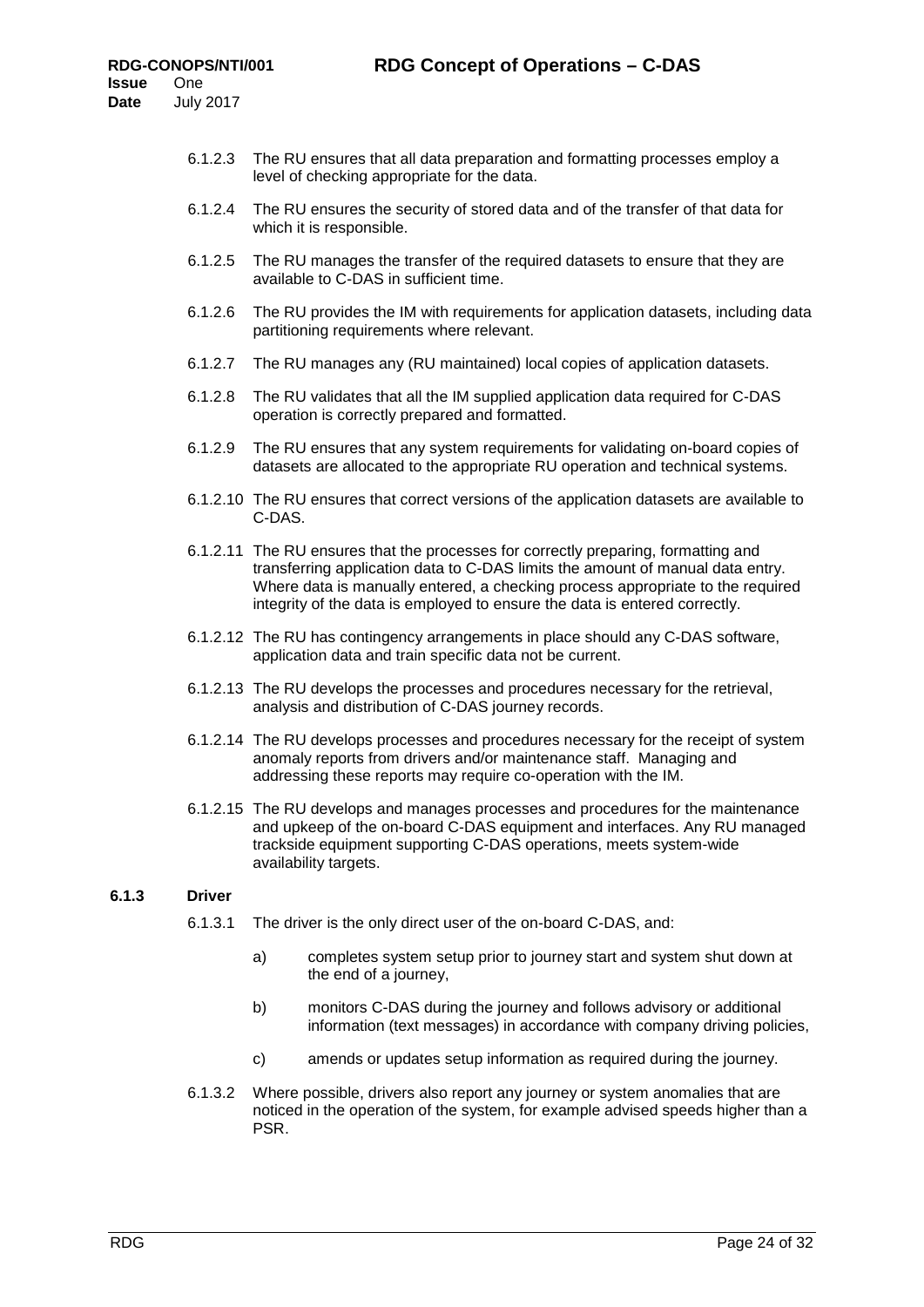## **6.1.4 Driver Manager**

- 6.1.4.1 The Driver Manager manages C-DAS driver competency and arranges for drivers to be trained and/or briefed in the use of C-DAS.
- 6.1.4.2 The Driver Manager analyses journey information where/when appropriate.

#### **6.1.5 Train Maintainer**

6.1.5.1 The train maintainer maintains the on-board C-DAS equipment as required by maintenance processes.

#### **6.1.6 Train Preparer**

6.1.6.1 The train preparer completes any train preparation activities associated with the on-board C-DAS, as required by the RU.

#### **6.1.7 Operations Controller**

- 6.1.7.1 The RU informs the IM when there are deviations from the plan (whether DAS is fitted or unfitted (see Assumption 3.2.9).
- 6.1.7.2 The RU informs the IM when drivers have been instructed not to use C-DAS because of a software fault or because application data or train specific data is not current.
- 6.1.7.3 The RU advises drivers if application data or train specific data is not current or if software is faulty, so that the appropriate contingency arrangements can be implemented.

#### **6.1.8 Other RU Responsibilities**

- 6.1.8.1 The RU informs staff of when fleets are DAS fitted (S-DAS or C-DAS see Assumption 3.2.9).
- 6.1.8.2 The RU informs the IM of when fleets are DAS fitted (S-DAS or C-DAS see Assumption 3.2.9).
- 6.1.8.3 The RU ensures that the software installed on C-DAS is current.
- 6.1.8.4 Where practicable, the RU provides the IM, on request, with selected journey records as input to capacity planning and timetable improvement.
- 6.1.8.5 The RU analyses journey information and can provide feedback on economic driving style post journey.

## <span id="page-24-0"></span>**6.2 IM Responsibilities**

### **6.2.1 General**

- 6.2.1.1 The roles and responsibilities specified in this section are based on the interactions outlined in Figure 1 above.
- 6.2.1.2 The responsibilities listed below are in addition to / clarification of those already placed on the IM by ROGS.

#### **6.2.2 Customisation Data Responsibilities**

- 6.2.2.1 The IM prepares and maintains all application data.
- 6.2.2.2 The IM defines (and agrees with RUs) options for specifying data partitioning for application data.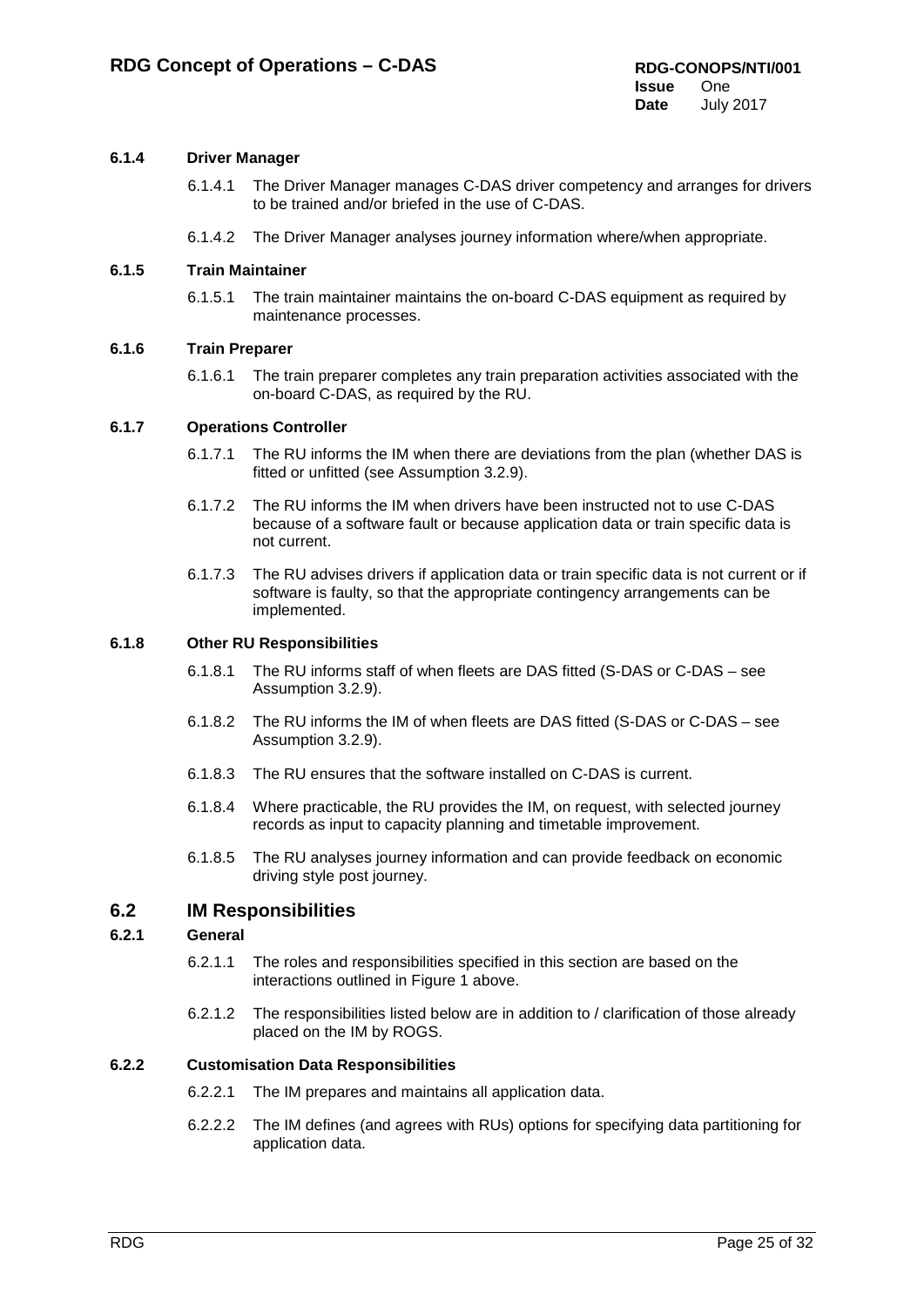- 6.2.2.3 The IM defines (and agrees with RUs) configuration management and operational protocols to be used by remote systems to ensure that versions of datasets held locally or copied from local copies match the current master version.
- 6.2.2.4 The IM ensures that any system requirements relating to the use of these protocols for validating datasets are allocated to the appropriate IM operational and technical systems.
- 6.2.2.5 The IM provides application datasets in line with the data partitioning requirements specified by the RU.
- 6.2.2.6 The IM disseminates complete, correct and accurate data in sufficient time to make it available to IM and RU systems before operations: over changed infrastructure, over areas with changed speed data, or with a changed timetable.
- 6.2.2.7 The IM documents and provides data access services to RUs.
- 6.2.2.8 The IM ensures the security of stored data and of the transfer of that data for which it is responsible.
- 6.2.2.9 The IM ensures that any data preparation processes required for the provision of application data or data updates employ a level of checking appropriate to the required integrity of the data.
- 6.2.2.10 The IM ensures that all the application data required for C-DAS operation is correctly prepared and formatted in accordance, where relevant, with data requirements (such as precision and granularity) agreed with the RU.

#### **6.2.3 IM Data Preparer**

6.2.3.1 The role of the IM data preparer is responsible for collating, checking, and maintaining C-DAS application data and delivering it to the RU. This role is not necessarily fulfilled by one person and could be a team of independent preparers and checkers.

### **6.2.4 Signaller or Automatic Setting of Routes**

6.2.4.1 The IM determines, in conjunction with the RU, the policy for train signalling and regulation control in areas where C-DAS trains operate.

#### **6.2.5 Other IM responsibilities**

- 6.2.5.1 The IM manages the telecommunication needs to support C-DAS.
- 6.2.5.2 The IM trains those interacting with C-DAS on how it impacts their role.

### <span id="page-25-0"></span>**6.3 System Maintenance**

- 6.3.1.1 C-DAS system components are easily accessible for maintenance activities.
- 6.3.1.2 The C-DAS system is testable in the maintenance environment.
- 6.3.1.3 The RU considers the impact of C-DAS implementation on existing Vehicle Maintenance Instructions (VMIs) and Vehicle Maintenance Overhaul Instructions (VMOIs) and revises them as necessary.
- 6.3.1.4 The IM considers the impact of C-DAS on existing maintenance specifications and revises them as necessary.
- 6.3.1.5 Although not a CCS-type system, consideration is given to including C-DAS in existing Data Recording, Analysis and Corrective Action System (DRACAS) applications.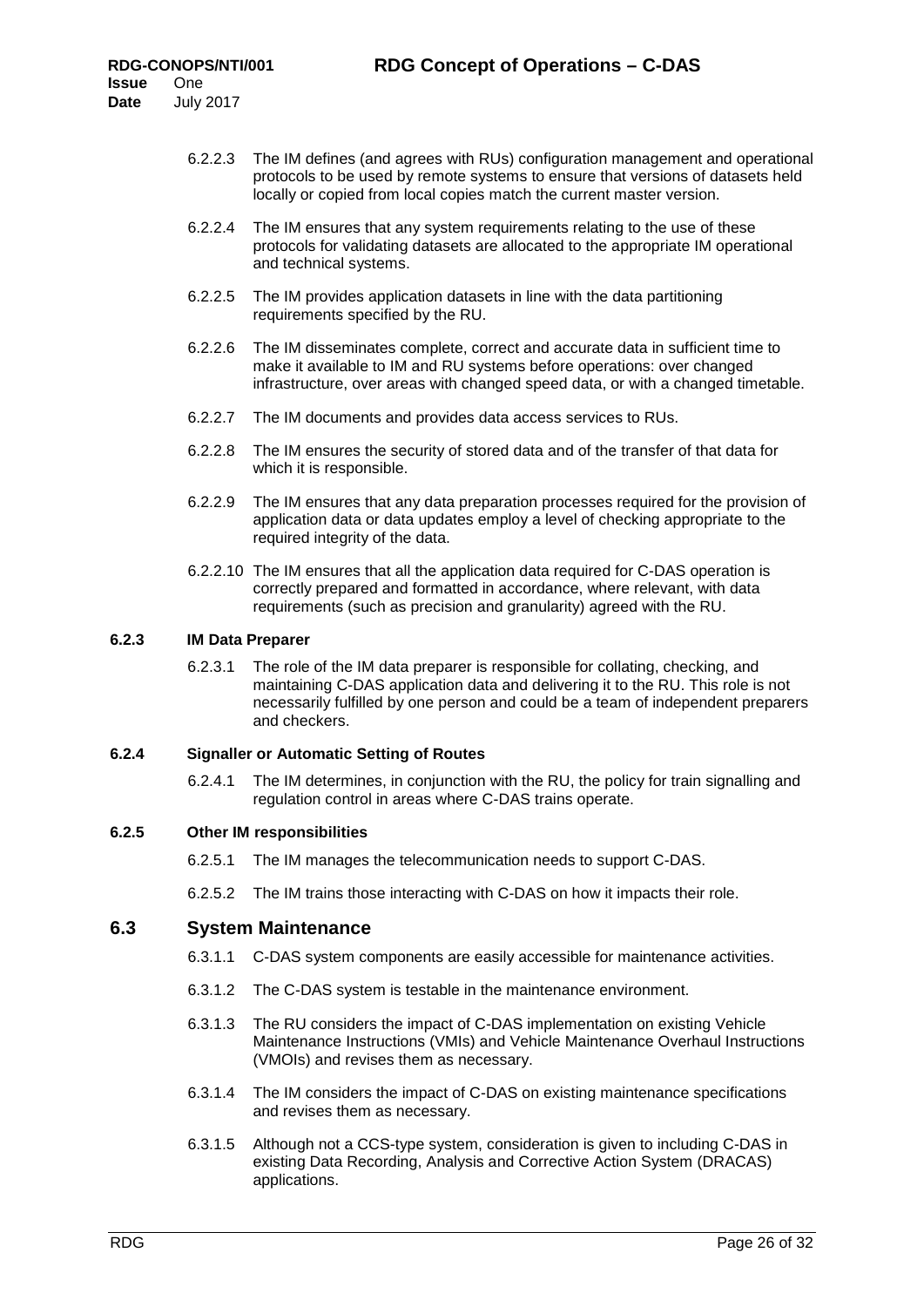## <span id="page-26-0"></span>**7 Definitions and Abbreviations**

## <span id="page-26-1"></span>**7.1 Definitions**

## **Abnormal Working**

A mode of railway operation to handle unforeseen or unplanned events which do not have life threatening or extreme loss implications. Abnormal events include faults and failures external to C-DAS equipment, user failures, e.g. the failure of a train due to traction problems, or the reduction of infrastructure availability due to a bridge strike or broken rail. Abnormal mode also includes any planned maintenance activity not affecting the functionality on the lines remaining open to traffic.

## **Advisory**

Recommended but not compulsory.

### **Advisory information**

The C-DAS recommendation to the driver.

## **Applicable Timetable**

The Working Timetable as amended at 22.00 on the day prior to the day of operation.

## **Application data**

Part of Customisation data.

### **Coasting (or the advisory information COAST)**

The driver does not need to apply traction to meet the requirements of the schedule, but can still apply traction if necessary. The driver still brakes to follow any restrictive aspects.

### **Connected DAS**

A system which provides train drivers with advisory information that is informed by the realtime, measured progress of the individual train against (static) Infrastructure Geography with (dynamic) linespeed and schedule data.

### **Controlled area**

An area controlled by a traffic management system. Such areas will be capable of supporting full C-DAS operation, i.e. systematic data exchange in near-real time-between C-DAS-fitted trains in the area and the traffic management system.

### **Current Schedule**

The current planned sequence of named locations, corresponding times and path for a single train service. The times specified will be arrival and departure for scheduled stops, and passing times for non-stopping locations. The current schedule may contain the same data as the planned schedule, or include any number of schedule updates.

### **Customisation Data**

The data which determines the detailed operation of the C-DAS. It comprises of four parts:

- a) Application data infrastructure geography, permissible speeds, TSRs and ESRs, schedule,
- b) Train specific data train characteristics, power consumption characteristics, maximum speed, route availability, train weight, train length, special conditions of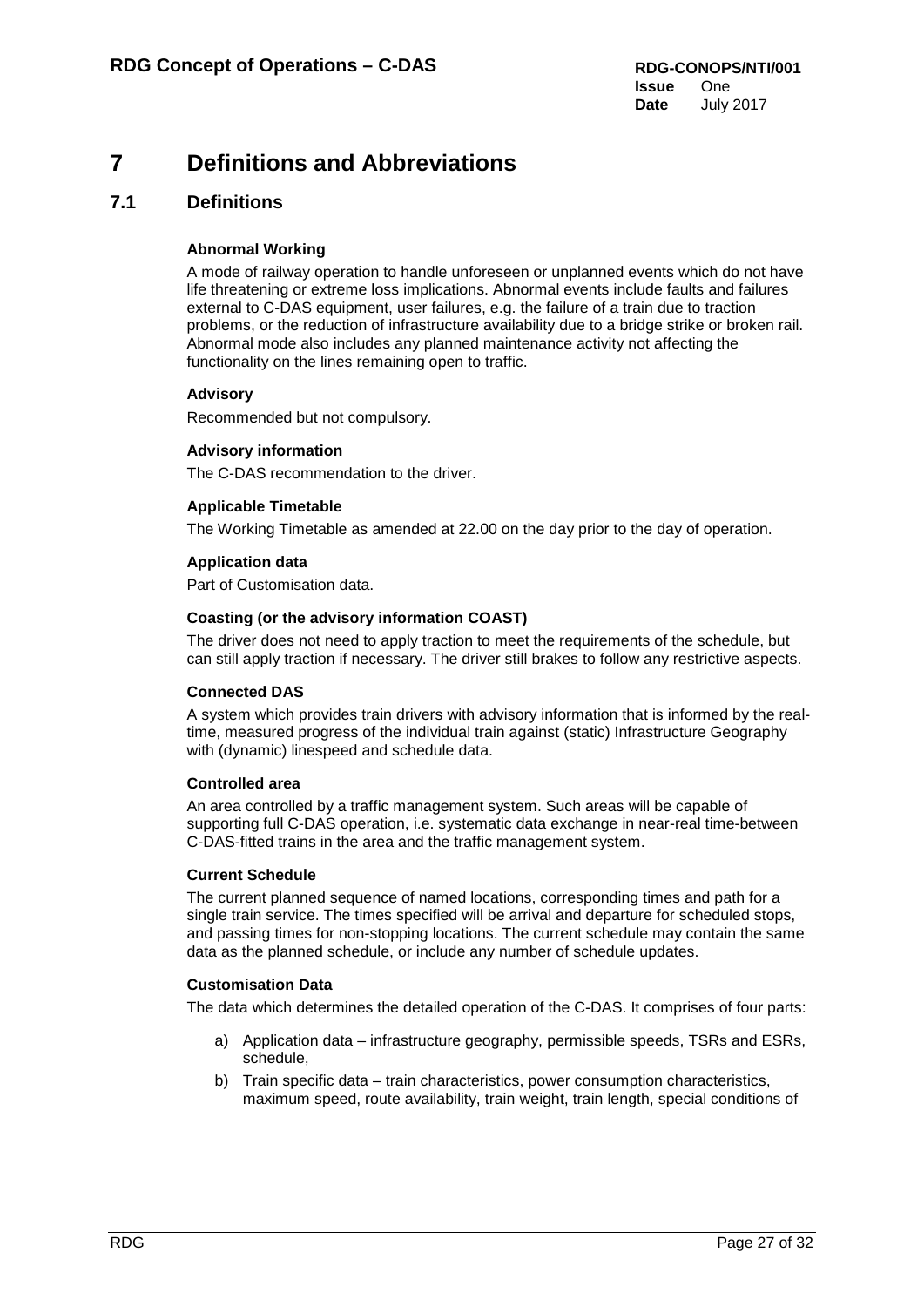travel, power mode, ETCS level and mode, train types, ETCS train category information

- c) Start of Journey Information Driver ID, Train Running Number (TRN), communications addresses,
- d) User data selection and parameterisation of operator defined features.

### **Data Partitioning**

Infrastructure geography and permissible speed datasets change relatively rarely, and the aim is to partition these datasets so as to provide RUs with the application data required for their routes, without requiring updates when there are changes to parts of the national data which are not relevant to their operations.

#### **Degraded Working**

Method of signalling trains when the normal controls are unavailable.

#### **Disable**

Action by which the on-board DAS is closed down, either by the driver or automatically, in the event of a system failure, frozen display or as instructed.

#### **ETCS Fitted Trains**

A vehicle which is equipped with commissioned and fully functioning on-board ETCS equipment.

#### **ETCS Operating Level**

The level of ETCS functionality within ERTMS.

#### **ETCS Unfitted Train**

A train not equipped with a commissioned ETCS on-board, or a train equipped with an ETCS on-board that is not functional.

#### **European Train Control System (ETCS)**

The train control subset of the ERTMS providing a level of protection against overspeed and overrun, depending upon the capability of the lineside infrastructure.

#### **GB Mainline Railway**

GB Mainline Railway refers has the meaning given to it in the Railways and Other Guided Transport Systems (Safety) Regulations 2006.

#### **Infrastructure Geography**

The data which describes the topography and topology of the network infrastructure. It comprises three parts:

- a) Track Geography track centre line, altitude and curvature.
- b) Rail Network Model(s) connectivity and navigability, including operational line names.
- c) Track Features asset data, including location of points, stations, location markers, e.g. mileposts, tunnels etc., together with other parameters, e.g. C-DAS speed display units and ETCS National Values.

It should also include:

- d) Linkages (mapping) between (b) and (a).
- e) Linkages (mapping) between timing point locations and track geography / track features.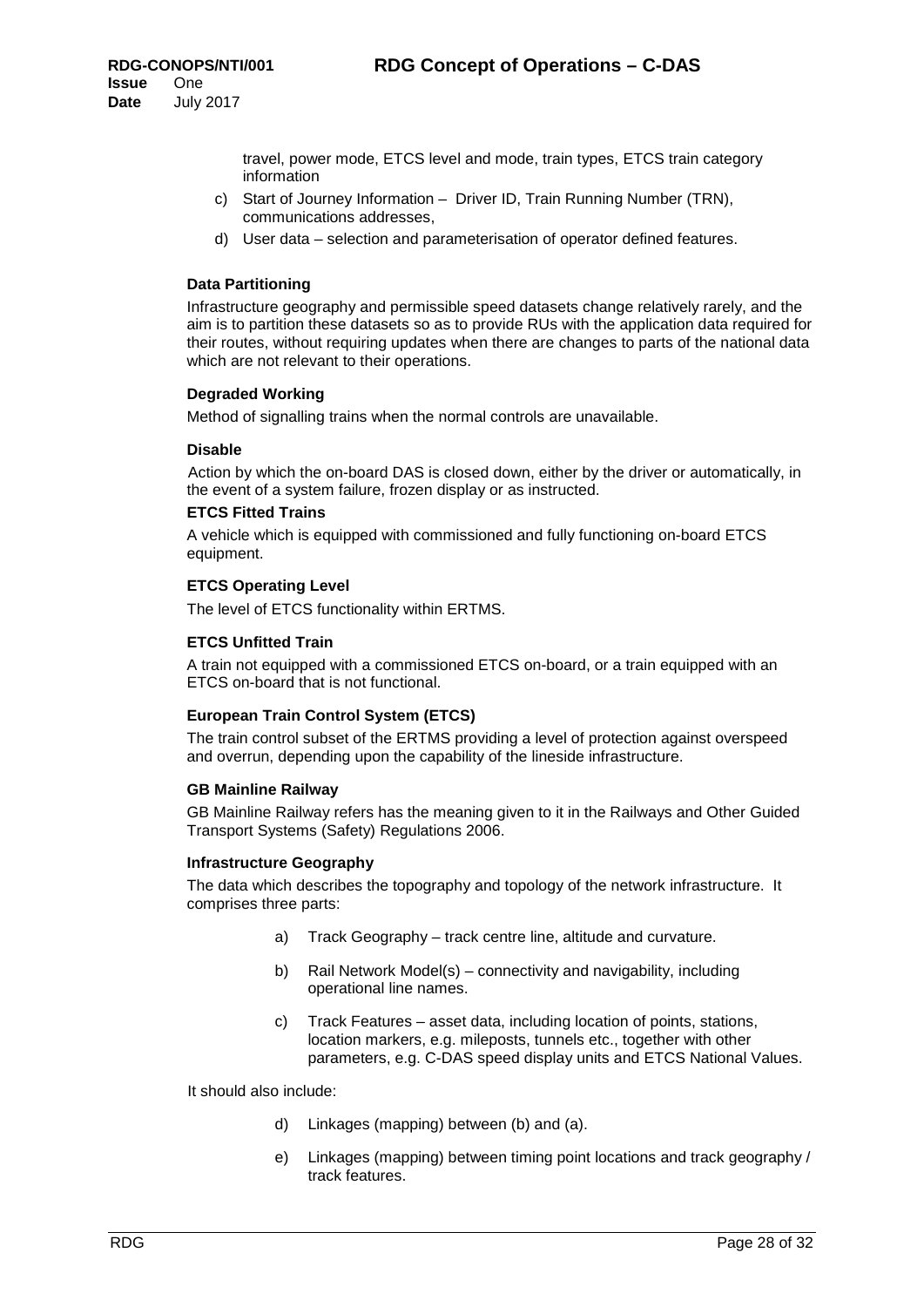f) Means (based on sequence of track link ID) to support mapping between routing data and track geography.

#### **Journey**

The scheduled movement of a train between two named points, for example, the journey between London Euston and Glasgow Central.

#### **Journey Segment**

That part of the operational route which lies between adjacent timing points.

### **Linespeed**

The Permissible Speed modified by any applicable Temporary and Emergency Speed Restrictions for a particular train type in the direction of travel.

#### **Linespeed Profile**

The Permissible Speed Profile modified by applicable temporary and emergency speed restrictions to be observed by a particular train.

#### **Network Model**

A description of the track layout which specifies both its connectivity and how it may be traversed, i.e. permissible sequences of track links.

#### **Networked DAS**

Networked DAS (N-DAS) is a driver advisory system that is capable of communicating with one or more RU control systems, thus enabling provision of data to the train, including updates for schedule or routing information, though generally not in near real time.

#### **Permissible Speed**

The maximum speed at which any train is allowed to travel on the line at that particular geographic location, normally identified in the sectional appendix.

### **Plan**

The collective schedule for multiple trains.

#### **Planned schedule**

The part of the Applicable Timetable that applies to a single train service. It is analogous to the contents of the Common Interface File (CIF) [\[RD6\].](#page-31-2)

#### **Route**

The sequence of track links which make up the train journey or journey segment.

### **RT3973 Restriction**

Condition of travel (including speed related, or restriction on route or line) which has to be applied to a particular movement and is stated on form RT3973, Advice to Train Crew of Exceptional Load.

#### **Schedule update**

Any change made to the applicable timetable in respect of a particular service so as to accommodate VSTPs, regulate trains and/or recover from perturbation.

### **Setup data**

Part of Customisation data.

### **Standalone DAS**

Standalone DAS (S-DAS) is a driver advisory system which has all data downloaded to the train at or prior to journey start.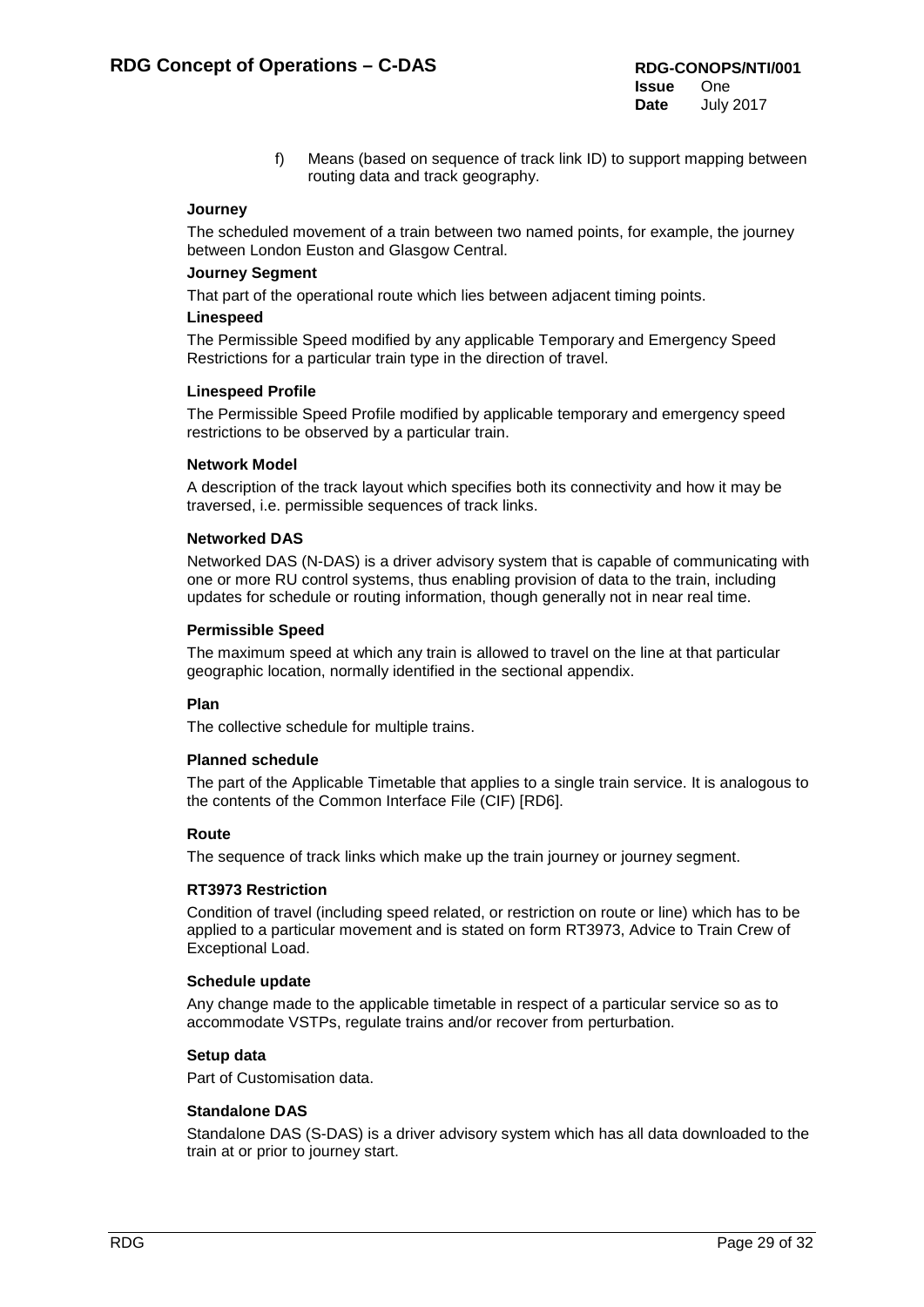### **Static Speed Profile**

This is the speed profile at which the train may operate over a particular stretch of infrastructure, and reflects infrastructure constraints, direction and the ETCS train categories. Static Speed Profiles are the ETCS equivalent of Permissible Speeds.

#### **Suppress**

Action by which the on-board C-DAS display is disabled in whole or in part. This is either performed by the driver manually or automatically in circumstances defined by the RU / IM.

#### **Timing Point**

A timing point location in a train's schedule, with an associated time qualified as arrival, departure or passing time.

#### **Timing Point Location**

A location for which a time is specified on the train's schedule. Timing point locations will include all locations in the train's published schedule, and may include further locations which contribute to improving train regulation.

#### **Track Link**

The individual track between any two locations on a journey, subject to the limitation that it cannot include any points, cross-overs or loops, other than as an end point.

#### **Train Performance Data**

Part of Customisation data.

#### **Train Running Number**

The operational train identifier used by staff to identify a given train service, and unique to a service within a 24-hour period.

#### **Train specific data**

Parameters which determine the behaviour of a particular train, including train length, mass, maximum speed, braking parameters, traction parameters and resistance coefficients including Train Consist together with Train Performance Data.

#### **Uncontrolled area**

An area which is not controlled by a traffic management system. Such areas may support N-DAS operation, i.e. limited data exchange between C-DAS fitted trains in the area and an RU's facility.

### **User data**

Part of Customisation data.

### **Working Timetable**

The Working Timetable shows all train movements, their timings and other relevant information. The WTT is revised on two occasions each year: the 'Principal Change Date' in December and the 'Subsidiary Change Date' in May.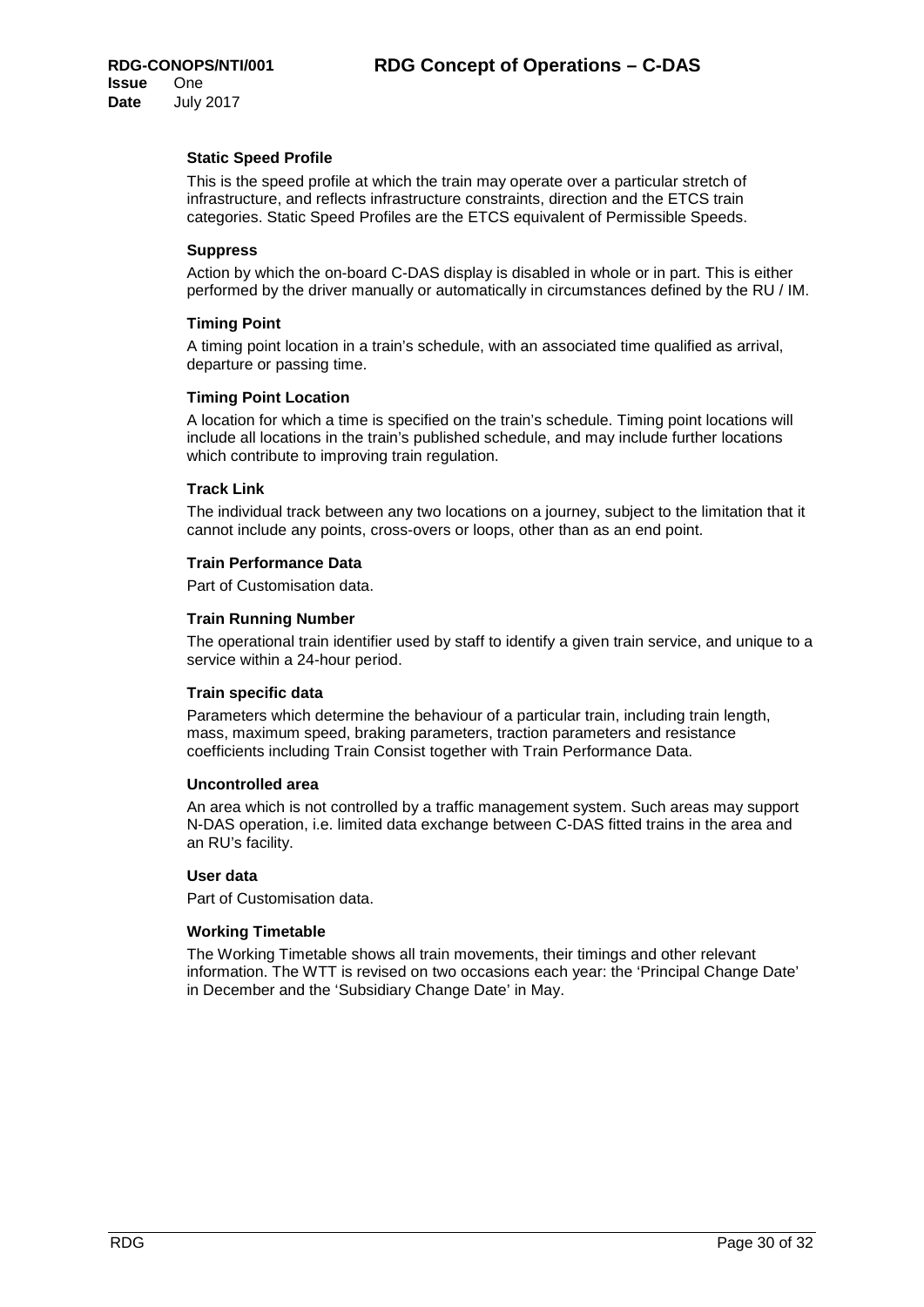## <span id="page-30-0"></span>**7.2 Abbreviations**

| ATO           | <b>Automatic Train Operation</b>                                          |  |  |
|---------------|---------------------------------------------------------------------------|--|--|
| <b>AWS</b>    | Automatic Warning System                                                  |  |  |
| C-DAS         | <b>Connected Driver Advisory System</b>                                   |  |  |
| <b>CIF</b>    | Common Interface File (see [RD6])                                         |  |  |
| DAS           | <b>Driver Advisory System</b>                                             |  |  |
| DfT           | Department for Transport                                                  |  |  |
| <b>DMI</b>    | <b>Driver Machine Interface</b>                                           |  |  |
| <b>DRA</b>    | Driver's Reminder Appliance                                               |  |  |
| <b>DRACAS</b> | Data Recording, Analysis and Corrective Action System                     |  |  |
| <b>DRP</b>    | Digital Railway Programme                                                 |  |  |
| <b>DSD</b>    | <b>Driver's Safety Device</b>                                             |  |  |
| <b>DVD</b>    | Driver's Vigilance Device                                                 |  |  |
| <b>ESR</b>    | <b>Emergency Speed Restriction</b>                                        |  |  |
| <b>ERTMS</b>  | European Rail Traffic Management System                                   |  |  |
| <b>ETCS</b>   | European Train Control System                                             |  |  |
| <b>FOC</b>    | Freight Operating Company/Companies                                       |  |  |
| GB            | <b>Great Britain</b>                                                      |  |  |
| GN            | <b>Guidance Note</b>                                                      |  |  |
| IM            | Infrastructure Manager                                                    |  |  |
| km/h          | Kilometres per hour                                                       |  |  |
| mph           | Miles per hour                                                            |  |  |
| N-DAS         | Networked Driver Advisory System                                          |  |  |
| <b>ORR</b>    | Office of Rail and Road                                                   |  |  |
| <b>PSR</b>    | <b>Permanent Speed Restriction</b>                                        |  |  |
| <b>RDG</b>    | Rail Delivery Group                                                       |  |  |
| <b>RSSB</b>   | Rail Safety and Standards Board                                           |  |  |
| <b>ROC</b>    | <b>Railway Operations Centre</b>                                          |  |  |
| <b>ROGS</b>   | Railways and Other Guided Transportation System (Safety) Regulations 2006 |  |  |
| <b>ROSCO</b>  | Rolling Stock leasing Company                                             |  |  |
| <b>RU</b>     | Railway Undertaking                                                       |  |  |
| S-DAS         | Standalone Driver Advisory System                                         |  |  |
| <b>SSP</b>    | <b>Static Speed Profile</b>                                               |  |  |
| <b>STP</b>    | <b>Short Term Planning</b>                                                |  |  |
| <b>TOC</b>    | <b>Train Operating Company</b>                                            |  |  |
| <b>TRN</b>    | <b>Train Running Number</b>                                               |  |  |
| <b>TSR</b>    | <b>Temporary Speed Restriction</b>                                        |  |  |
| <b>VSTP</b>   | Very Short Term Planning                                                  |  |  |
| WTT           | <b>Working Timetable</b>                                                  |  |  |
|               |                                                                           |  |  |